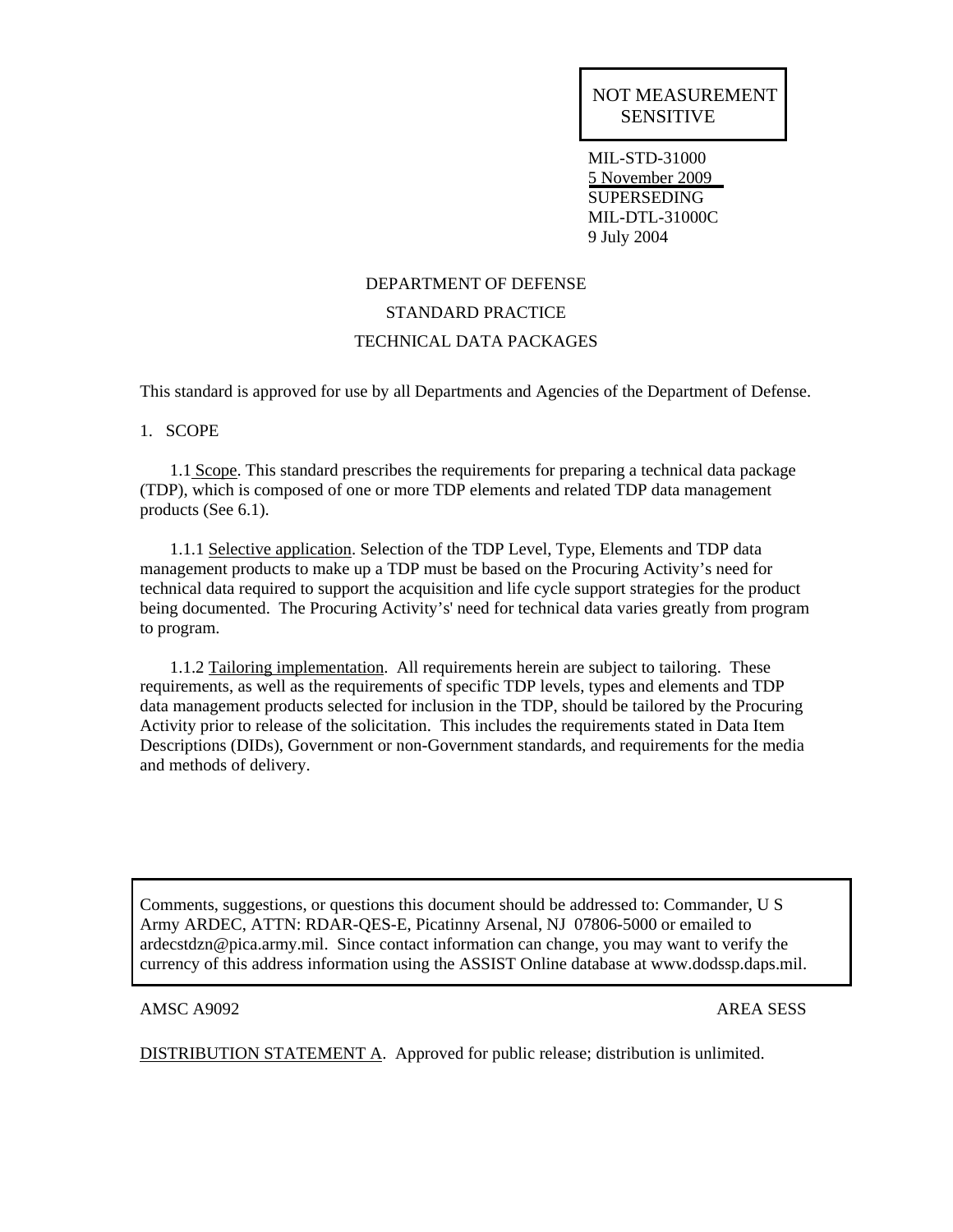#### 2. APPLICABLE DOCUMENTS

 2.1 General. The documents listed in this section are specified in sections 3, 4 and 5 of this standard. This section does not include documents listed in other sections or recommended for additional information or as examples.

2.2 Government documents.

 2.2.1 Specifications, standards, and handbooks. The following specifications, standards, and handbooks form a part of this document to the extent specified herein. Unless otherwise specified, the issues of these documents are those cited in the solicitation or contract.

#### FEDERAL STANDARDS

FED-STD-376 Preferred Metric Units for General Use by the Federal Government

#### DEPARTMENT OF DEFENSE STANDARDS

| MIL-STD-961 | Defense and Program-unique Specifications Format and Content |
|-------------|--------------------------------------------------------------|
| MIL-STD-962 | Defense Standards Format and Content                         |
|             | MIL-STD-2073-1 Standard Practice for Military Packaging      |
|             | DOD-STD-2101 Classification of Characteristics               |

#### DEPARTMENT OF DEFENSE HANDBOOKS

MIL-HDBK-780 Standard Microcircuit

(Copies of these documents are available online at http://assist.daps.dla.mil/quicksearch/ or from the Standardization Document Order Desk, Building 4D, 700 Robbins Avenue, Philadelphia, PA 19111-5094.)

 2.2.2 Other Government documents and publications. The following other Government documents and publications form a part of this document to the extent specified herein. Unless otherwise specified, the issues are those cited in the solicitation or contract.

#### DEPARTMENT OF DEFENSE MANUALS

| DoD Manual 4100.39M   | Federal Logistics Information System (FLIS) Procedures<br>Manual                             |
|-----------------------|----------------------------------------------------------------------------------------------|
| DoD Manual 5220.22-M  | Department of Defense Industrial Security Manual for<br>Safeguarding Classified Information. |
| DoD Directive 5230.24 | Distribution Statements on Technical Documents                                               |
| DoD Directive 5230.25 | Withholding of Unclassified Technical Data From Public<br>Disclosure                         |
| DFARS Part 227        | Defense Federal Acquisition Regulation Supplement for<br>Patents, Data and Copyrights        |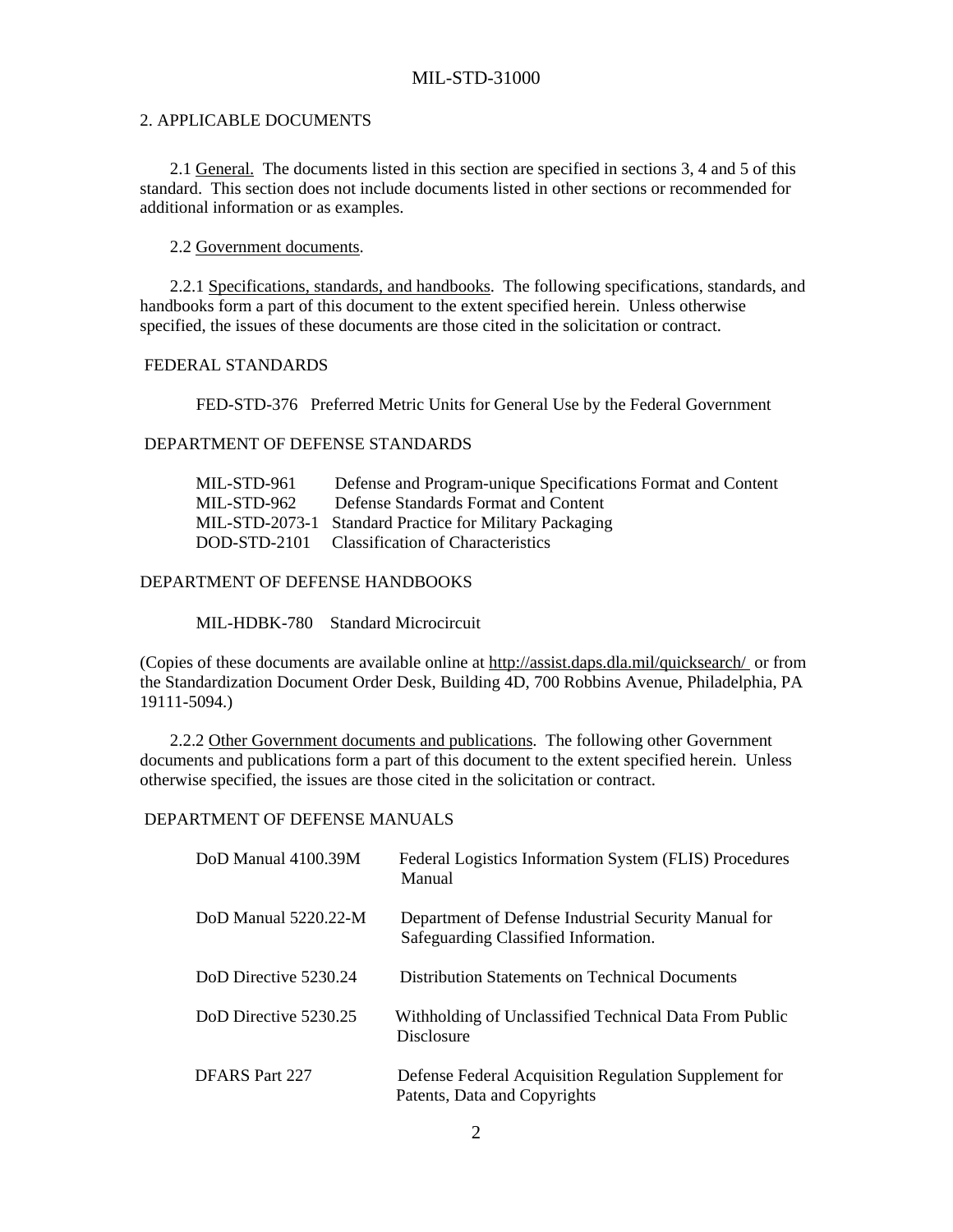| DFARS Part 252                              | Defense Federal Acquisition Regulation Supplement for<br>Solicitations, Provisions and Contract Clauses |
|---------------------------------------------|---------------------------------------------------------------------------------------------------------|
| FAR 2.101                                   | <b>Federal Acquisition Regulation Definitions</b>                                                       |
| <b>Federal Cataloging</b><br>Handbook H4/H8 | Commercial and Government Entity (CAGE)<br>Codes                                                        |

(Applications for copies of DoD Manual 5520.22-M and DoD Directive 5230.24 are available from the Defense Technical Information Center (DTIC), http://www.dtic.mil. The Federal Cataloging Handbook H4/H8 is available from the Commander, Defense Logistics Services Center, and Battle Creek, MI 49037-3084 at http://www.dlis.dla.mil/hseries.asp. Copies of DFARS documents are available online at http://www.acq.osd.mil/dpap/dars/dfarspgi/current/index.html.)

#### FEDERAL PUBLICATION

Federal Standardization Manual

(Copies of Federal Standardization Manual are available from the General Service Administration, Centralized Mailing List Service (7CAFL), P.O. Box 6477, Ft. Worth, TX 76115.)

2.3 Non-Government publications. The following documents form a part of this standard to the extent specified herein. Unless otherwise specified, the issues of the documents are those cited in the solicitation.

## AMERICAN SOCIETY OF MECHANICAL ENGINEERS (ASME)

| ASME Y14.1          | Decimal Inch Drawing Sheet Size and Format                       |
|---------------------|------------------------------------------------------------------|
| ASME Y14.1M         | Metric Sheet Size and Format                                     |
| <b>ASME Y14.24</b>  | Types and Applications of Engineering Drawings                   |
| <b>ASME Y14.34</b>  | Associated Lists                                                 |
| <b>ASME Y14.35M</b> | <b>Revision of Engineering Drawings and Associated Documents</b> |
| <b>ASME Y14.41</b>  | <b>Digital Product Definition Data Practices</b>                 |
| <b>ASME Y14.5</b>   | Dimensioning and Tolerancing                                     |
| <b>ASME Y14.100</b> | <b>Engineering Drawing Practices</b>                             |

 (Copies of these documents are available from http://www.asme.org/ or ASME information Central Orders/Inquiries, P.O. Box 2300, Fairfield**,** NJ 07007-2300)

## INSTITUTE OF ELECTRICAL AND ELECTRONICS ENGINEERS (IEEE)

 ISO/IEC 12207 System and Software Engineering - Software Lifecycle Processes ISO 32000-1 Document Management - Portable Document Format.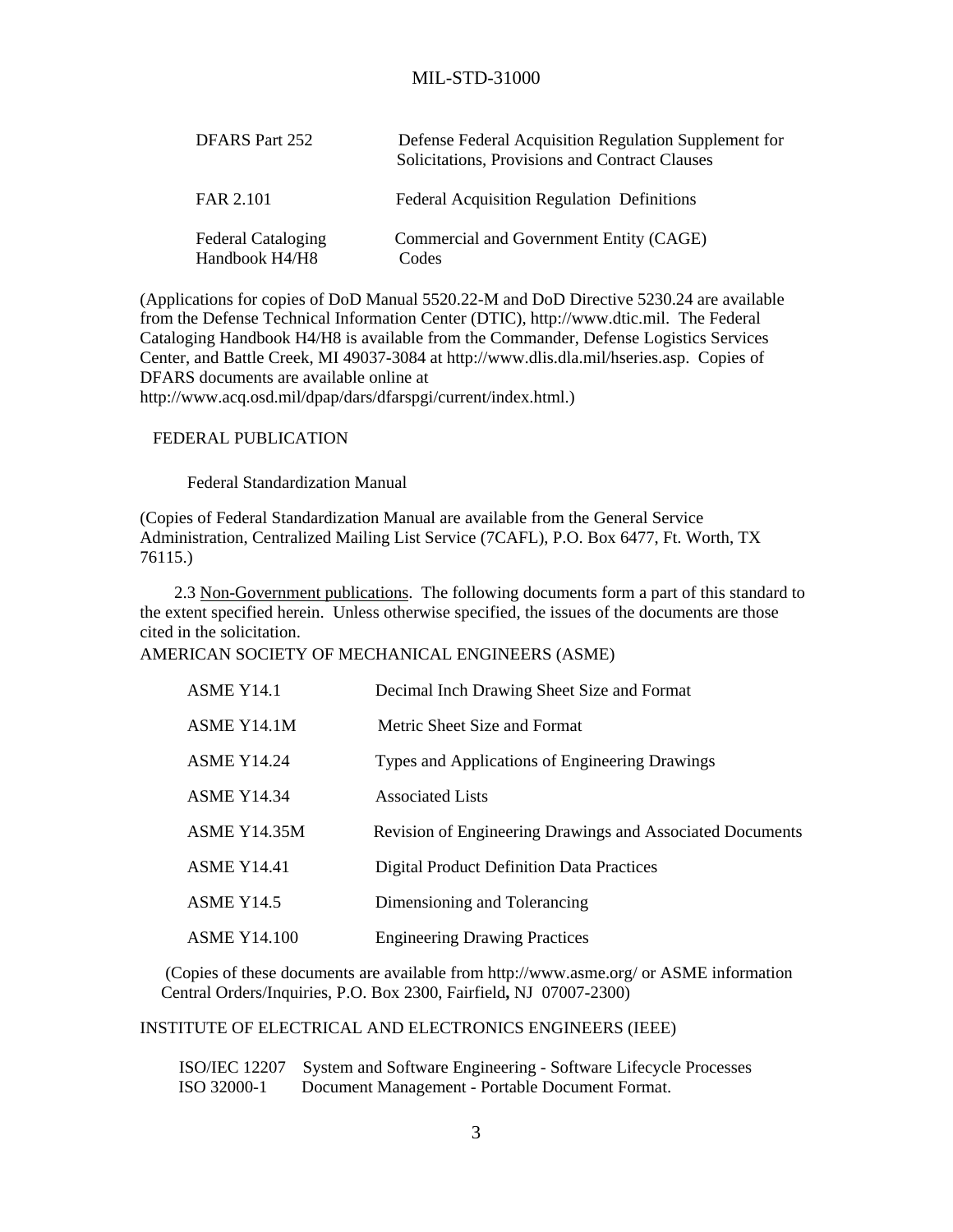(Copies of this document are available from http://www.ieee.org/portal/site, or IEEE Service Center, 445 Hoes Lane, P.O. Box 1331, Piscataway, NJ 08854-1331.)

#### AMERICAN NATIONAL STANDARDS INSTITUTE

ISO 10303 STandard for the Exchange of Product model data (STEP)

(Copies of free and purchased parts of the standard are available at: http://www.ansi.org/.)

#### NATIONAL AEROSPACE STANDARDS

NAS 3500 Technical Data Package: Composition, Communication, and Application

(Copies of this document are available from the Aerospace Industries Association of America, inc. 1000 WILSON BLVD, ARLINGTON, VA 22209)

 2.4 Order of precedence. Unless otherwise noted herein or in the contract, in the event of a conflict between the text of this document and the references cited herein, the text of this document takes precedence. Nothing in this document, however, supersedes applicable laws and regulations unless a specific exemption has been obtained.

#### 3. DEFINITIONS

3.1 For the purposes of this standard, the following definitions apply:

 3.1.1 Associated list. A tabulation of engineering information pertaining to an item depicted on an engineering drawing or on a set of drawings. For example: parts list, data list, and index list. (See ASME Y14.34M).

 3.1.2 Commercial And Government Entity (CAGE) code. A five character code listed in Cataloging Handbook H4/H8, Commercial and Government Entity Code, which is assigned to commercial and Government activities that manufacture or develop items, or provide services or supplies for the Government. When used with a drawing number or part number, the CAGE Code designates the design activity from whose series the drawing or part number is assigned. The CAGE Code was previously called manufacturer's code, code identification number or Federal Supply Code for Manufacturers (FSCM).

 3.1.3 Commercial drawings. Drawings prepared by a commercial design activity, in accordance with that activity's documentation standards and practices, to support the development and manufacture of a commercially developed product.

 3.1.4 Commercial item. A product**,** material, code**,** component, subsystem, or system sold or traded to the general public in the course of normal business operations at prices based on established catalog or market prices. (FAR 2.101)

 3.1.5 Company standard. A company document, which establishes engineering and technical limitations and applications for items, materials, processes, methods, design**s** and engineering practices unique to that company. (NOTE: Company standards are not considered to be non-Government standards.)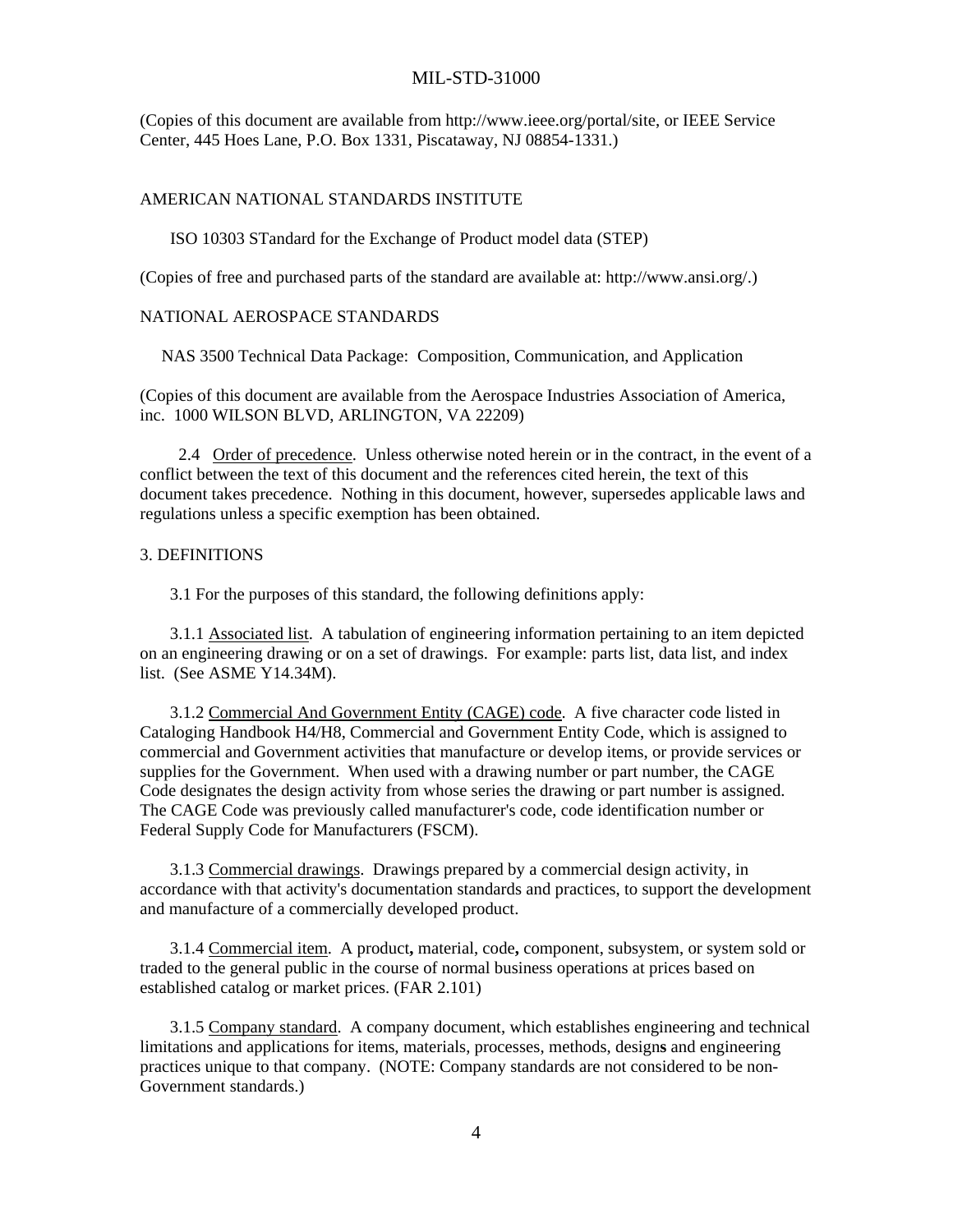3.1.6 Competent manufacturer. A manufacturer that has demonstrated the capability to produce similar products at the same state of the art in the same or similar lines of technology.

 3.1.7 Computer software. Computer programs, source code, source code listings, object code listings, design details, algorithms, processes, flow charts, formulae and related material that would enable the software to be reproduced, recreated, or recompiled. Computer software does not include computer data bases or computer software documentation. (DFARS Clause 252.227- 7014)

 3.1.8 Computer software documentation. Owners manuals, user's manuals, installation instructions, operating instructions, and other similar items, regardless of storage medium, that explain the capabilities of the computer software or provide instructions for using the software. (DFARS Clause 252.227-7014) ISO/IEC Standard 12207 uses the term "software life cycle data" to address software documentation.

 3.1.9 Conceptual design data. Data such as drawings or 3-Dimensional (3D) models, which describe the engineering concepts on which a proposed technology or design approach is based.

 3.1.10 Configuration Item (CI). A product or an aggregation of products that accomplishes an end-use function and is deemed important enough to require separate configuration management documentation and control.

 3.1.11 Cosmetic 3D model. A Computer Aided Design (CAD) 3D model sufficiently defined to provide a visual understanding of the item, but which does not contain full design disclosure. Generally key interface characteristics and features such as weight and center of gravity will be sufficiently defined for the intended purpose. Sometimes referred to as a shrinkwrap, visualization, or limited design disclosure 3D model.

 3.1.12 Critical manufacturing process. A process is critical if it is the only known method, which will result in the production of an acceptable item.

 3.1.13 Design maturity. The extent to which the final design or configuration of an item has been defined by the engineering process. For example, the design of a sheet metal cover having all holes in its mounting hole pattern fully dimensioned and toleranced for final size, location and orientation would be considered to be more mature than the design of a similar cover having its mounting hole pattern defined as "Drill at assembly".

 3.1.14 Detailed design data. Technical data that describes the physical configuration and performance characteristics of an item or component in sufficient detail to ensure that an item or component produced in accordance with the technical data will be essentially identical to the original item or component. (DFARS, Part 227).

 3.1.15 Detail specification. A specification that specifies design requirements, such as material to be used, how a requirement is to be achieved, or how an item is to be fabricated or constructed. A specification that contains both performance and detailed requirements is still considered a detail specification. (MIL-STD-961)

 3.1.16 Developmental design data. Data which describe the physical and functional characteristics of a specific design approach to the extent necessary to permit the analytical evaluation of the ability of the design approach to meet specified requirements and enable the development, manufacture and testing of prototype or experimental materiel.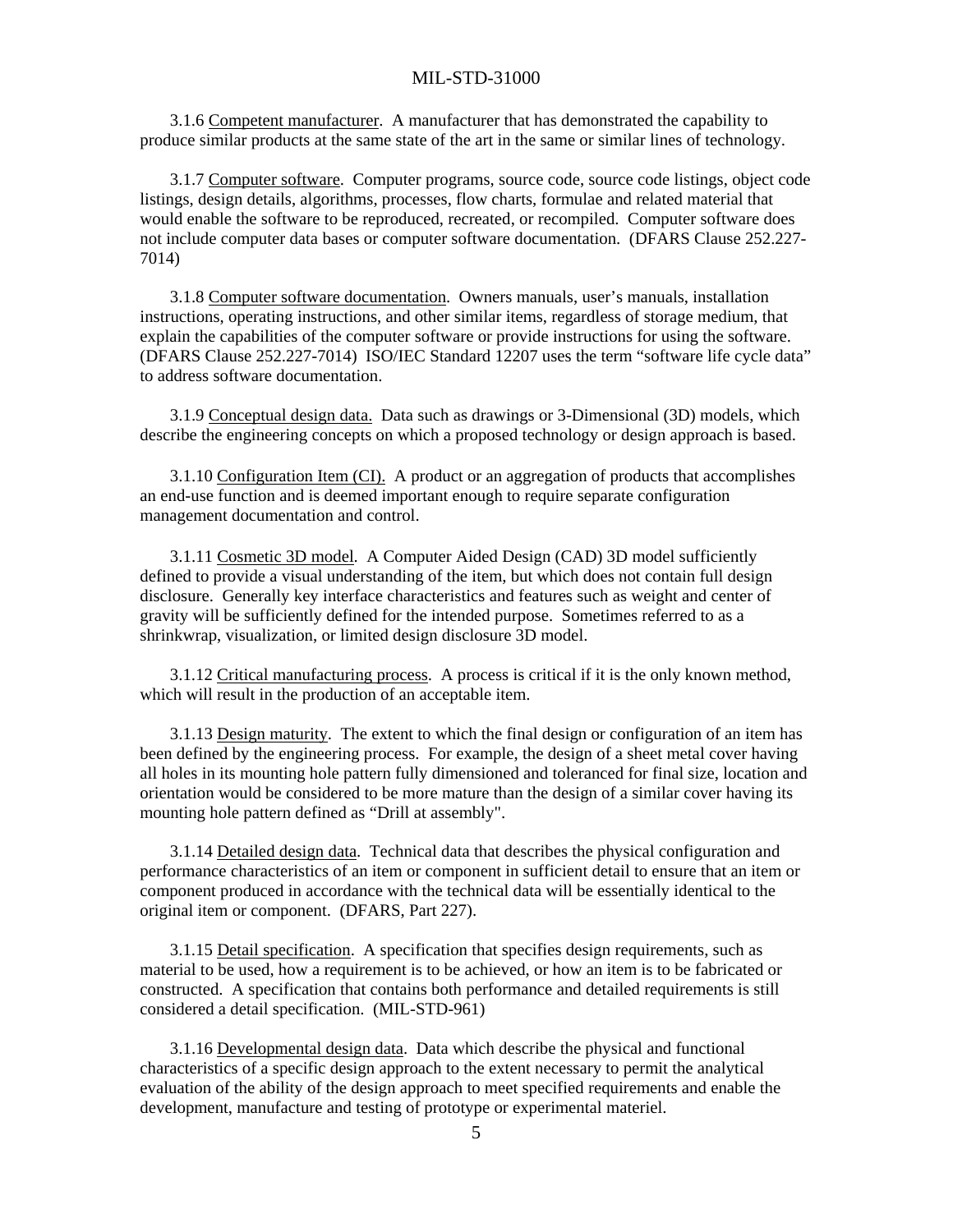3.1.17 Drawing. An engineering document or digital data file(s) that discloses (directly or by reference), by means of graphic or textual presentations, or by combinations of both, the physical or functional requirements of an item. (ASME Y14.100)

 3.1.18 Drawing format. The arrangement and organization of information or content within a drawing is called drawing format. This includes such features as the size and arrangement of blocks, notes, lists, revision information, and the use of optional or supplemental blocks. (ASME Y14.1)

 3.1.19 End product. An end product is an item, such as an individual part or assembly, in its final or completed state. (ASME Y14.24). An end product is also known as an end item.

 3.1.20 Limited design disclosure models. A Computer Aided Design (CAD) 3-Dimensional model sufficiently defined to provide a visual understanding of the item, but which does not contain full design disclosure. Generally key interface characteristics and features such as weight and center of gravity will be sufficiently defined for the intended purpose. Sometimes referred to as a shrinkwrap, visualization, or cosmetic model.

 3.1.21 Non-Government standardization document. A standardization document developed by a private sector association, organization or technical society which plans, develops, establishes or coordinates standards, specifications, handbooks or related documents. Company standards are not considered as non-Government standardization documents.

 3.1.22 Performance specification. A performance specification is a specification that states requirements in terms of the desired results with criteria for verifying compliance, but without stating the methods for achieving the required results. A performance specification defines the functional requirements for the item, the environment in which it must operate, and interface and interchangeability characteristics. (MIL-STD-961)

 3.1.23 Physical Configuration Audit (PCA). This audit is a formal examination of the "asbuilt" configuration of a configuration item against its technical documentation to establish or verify the configuration item's product baseline.

 3.1.24 Procuring Activity. The Government or private organization which establishes the requirements for an end item, service or set of data, and is responsible for the issuance of a contract or solicitation for these goods or services.

 3.1.25 Product drawings. Engineering drawings which provide the design, engineering, manufacturing and quality support information necessary to permit a competent manufacturer to produce an interchangeable item which duplicates the physical and performance characteristics of the original design without additional design engineering or recourse to the design activity

 3.1.26 Product model data. A 3 dimensional (3D) geometric representation of a design that includes digital information required for full product definition.

 3.1.27 Quality Assurance Provisions (QAP). Documented requirements, procedures and criteria necessary for demonstrating that products conform to design requirements.

 3.1.28 Reference documents. Documents referred to in a TDP element, which contain information necessary to meet the information content requirements of that TDP element.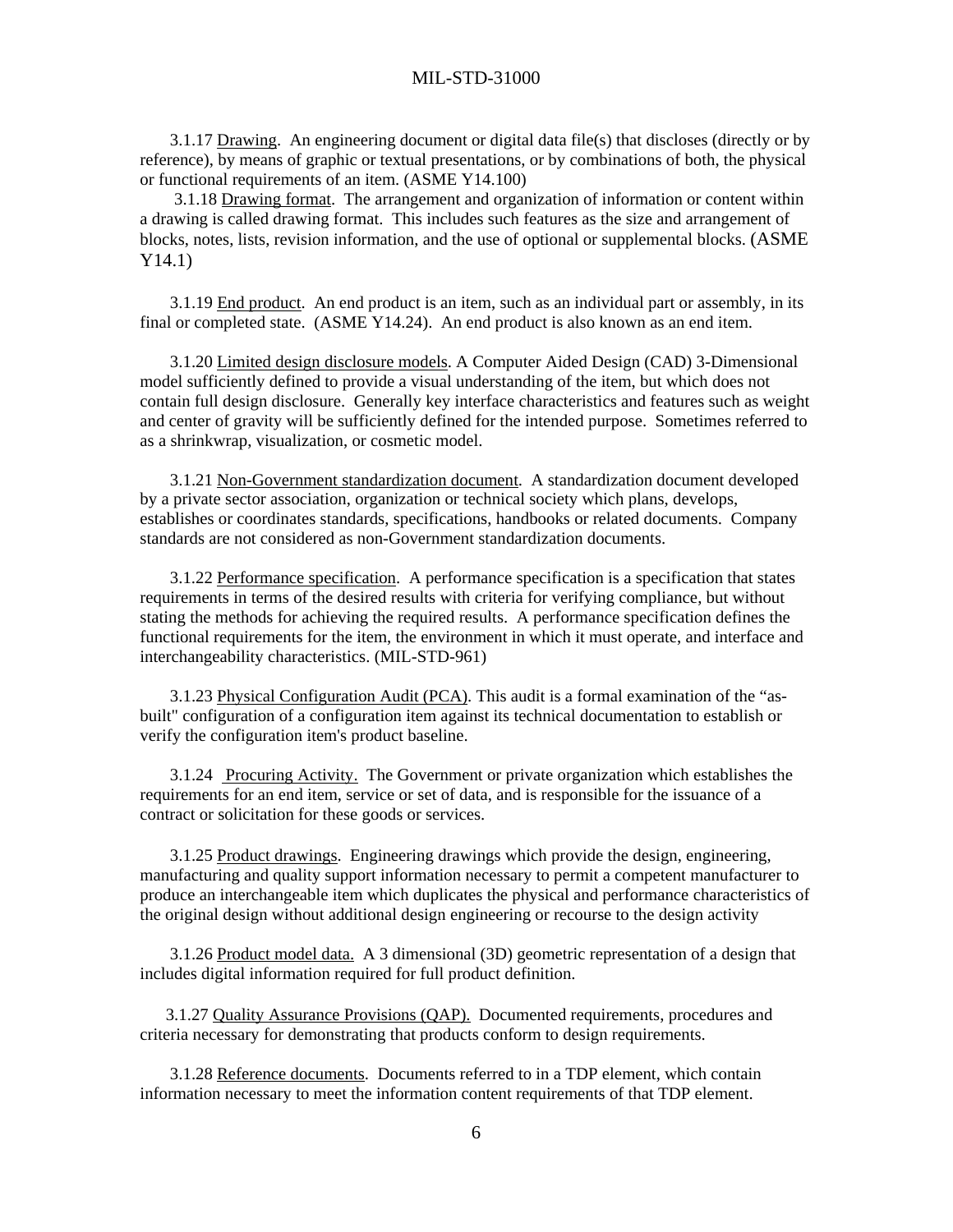3.1.29 Special Inspection Equipment (SIE). Either single or multi-purpose integrated test units engineered, designed, fabricated or modified to perform special purpose testing of an item in the manufacturing process. It consists of items or assemblies of equipment that are interconnected and interdependent so as to become a new functional entity for inspection or testing purposes. SIE is also known as special test equipment.

 3.1.30 Special Packaging Instruction (SPI). Instructions which document military packaging requirements for an item, as distinct from commercial packaging. These instructions cover methods of preservation to protect materiel against environmentally induced corrosion and deterioration, physical and mechanical damage, and other forms of degradation during storage, multiple handling and shipment of materiel in the defense transportation system. Special Packaging Instructions will be required and prepared in accordance with Appendix E of MIL-STD-2073-1 and as specified in the contract and Contract Data Requirements List.

 3.1.31 Special tooling. Unique tooling which is mandatory to the manufacture of an acceptable item. It differs from tooling designed to increase manufacturing efficiency in that the use of the special tool imparts some characteristic to the item which is necessary for satisfactory performance and cannot be duplicated through other generally available manufacturing methods. Examples of special tooling would be jigs, dies, fixtures, molds, patterns and other equipment or manufacturing aids that absolutely must be used in order to produce a satisfactory item.

 3.1.32 Specification. A document prepared to support acquisition that describes essential technical requirements for materiel and the criteria for determining whether those requirements are met. (MIL-STD-961)

 3.1.33 Standardization document. A document, such as a specification, standard or handbook, developed for the purpose of standardizing items, materials, processes or procedures (MIL-STD-962).

 3.1.34 Standard Microcircuit Drawing (SMD). A Government unique drawing type used to define the physical and performance characteristics of commercial microcircuits in Federal Supply Class 5962 used in military applications. (MIL-HDBK-780).

 3.1.35 Supplementary Technical Data (STD). Data related to or in support of a TDP, but not an inherent part of the TDP, which is provided as reference material or is explanatory in nature. For example, Supplementary Technical Data for a particular configuration item could include manufacturing instructions, simulations, work flow data, inspection equipment or procedures (which are not required as an inherent part of the TDP or TDP element), manufacturing machine code, design studies, analysis studies, test results, safety data sheets, etc.

 3.1.36 Technical data. Recorded information, regardless of the form or method of the recording of a scientific or technical nature (including computer software documentation). The term does not include computer software or data incidental to contract administration, such as financial or management information. (DFARS Clause 252.227-7013).

 3.1.37 Technical Data Package (TDP). A technical description of an item adequate for supporting an acquisition strategy, production, and engineering and logistics support. The description defines the required design configuration or performance requirements, and procedures required to ensure adequacy of item performance. It consists of applicable technical data such as models, drawings, associated lists, specifications, standards, patterns, performance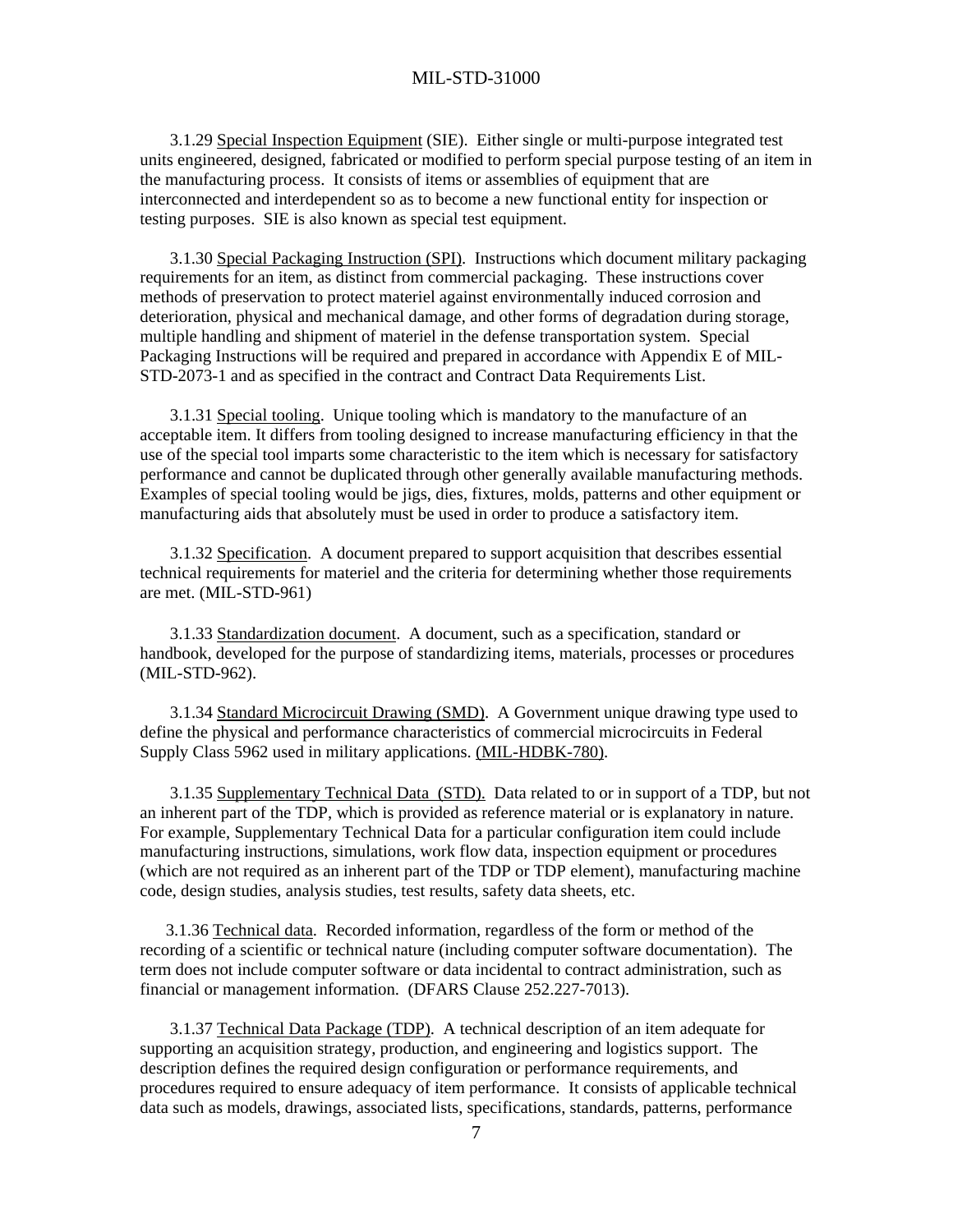requirements, quality assurance provisions, software documentation and packaging details.

3.1.38 Technical data package document. A document that is part of a TDP element.

 3.1.39 Technical data package element. A data product that is an actual component of the TDP. A TDP element provides all or part of the information necessary to define the item being documented by the TDP.

 3.1.40 Technical data package data management product. A data product that is used to monitor and control the development and maintenance of the TDP. A TDP data management product contains information about the TDP rather than the item being documented.

 3.1.41 Verification. All examinations, tests and inspections necessary to verify that an item meets the physical and functional requirements for which it was designed, to verify that a component, part or subassembly will perform satisfactorily in its intended application, or that an item conforms to specified requirements.

#### 4. GENERAL REQUIREMENTS

4.1 General. This section covers general requirements for Technical Data Packages.

 4.2 TDP levels. TDP levels provide for a natural progression of a design from its inception to production. A particular TDP Level may be ordered to define a conceptual design, a developmental prototype or limited production design, or the highest type of engineering drawing/model required for quantity production of the item or system by the original developer or any other capable producer. TDPs shall consist of one of three Levels:

- (1) Conceptual Level
- (2) Developmental Level
- (3) Production Level

 4.3 TDP types. TDP Types describe the form and format of the technical data and shall consist of one or more of the following types:

4.3.1 Type 2D: 2-Dimensional (2D) Technical Data Package

 4.3.2 Type 3D: 3-Dimensional (3D) Technical Data Package. Type 3D comes in one of the following type subsets:

- a. 3D models only
- b. 3D models with associated 2D drawings

4.4 TDP elements. TDP Elements describe the various component parts of the TDP.

a. Conceptual design drawings/models.

b. Developmental design drawings/models and associated lists.

c. Product drawings/models and associated lists.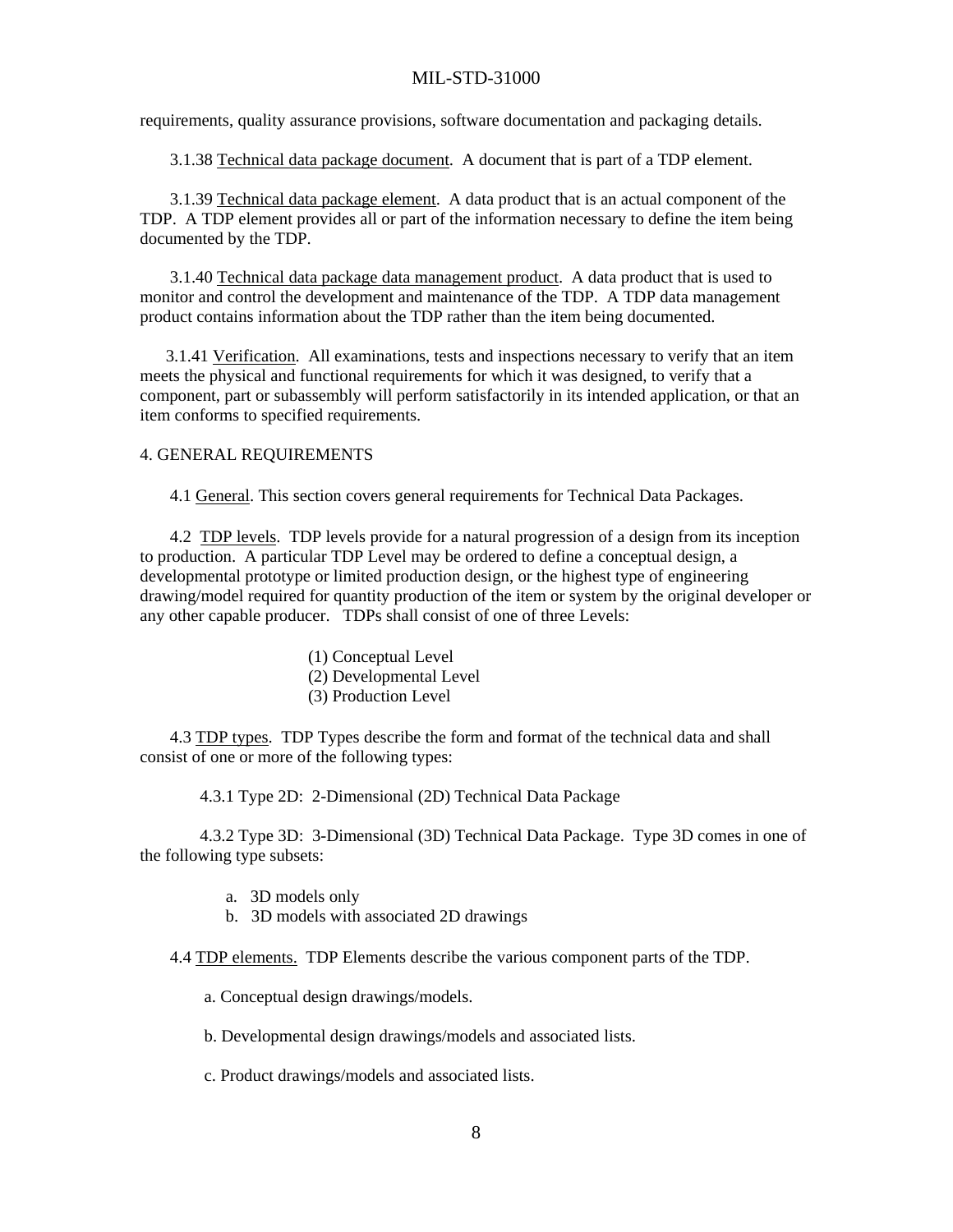d. Commercial drawings/models and associated lists.

e. Special Inspection Equipment (SIE) drawings/models and associated lists.

f. Special Tooling (ST) drawings/models and associated lists.

- g. Specifications.
- h. Software documentation.
- i. Special Packaging Instruction (SPI) documents, drawings/models and associated lists.

j. Quality assurance provisions.

 4.5 TDP data management products. TDP Data Management Products are used by the Procuring Activity to control and manage the TDP creation process.

- a. Source control drawing/model approval request.
- b. Drawing/model number assignment report.
- c. Proposed critical manufacturing process description.

#### 5. DETAILED REQUIREMEMENTS

 5.1 General. TDPs define the physical and functional characteristics of the accepted configuration of the item and its subordinate assemblies, subassemblies, and parts thereof. TDP levels, types, elements and TDP data management products shall be identified in accordance with this standard and applicable data item descriptions, as tailored and imposed through the TDP Option Selection Worksheet (Figure 1) and Contract Data Requirements Lists (CDRL) in contracts, purchase orders, and Military Interdepartmental Procurement Requests (MIPRs). See Appendix A for guidance on selection of TDP elements and data management products.

 5.2 Requirements for 3D TDPs. When 3-dimensional models are required for a production level TDP, the models shall be a complete, accurate, fully defined representation of the item and contain every feature the item being represented is intended to contain. All information necessary to adequately define the item shall be contained in, or associated with, the 3D model to include but not limited to dimensions, materials, tolerances, datums, drawing notes, revision data, etc.

 5.2.1 2D drawings based on 3D Models. Data on 2D drawings based on the 3D models shall be sourced to the maximum extent possible from the 3D model. There shall be no conflict in data between the 3D model and its associated 2D drawing.

 5.2.2 Format of 3D TDP. Format of the 3D TDP based models shall be as directed by the contract or purchase order. In general, 3D models shall be in accordance with (ISO) 10303 STandard for the Exchange of Product model data (STEP), or in a native 3D CAD format capable of being exported to ISO 10303 STEP format. (See A3.2)

5.3 Preparation and management.

5.3.1 Use of Government and non-Government standardization documents. TDP documents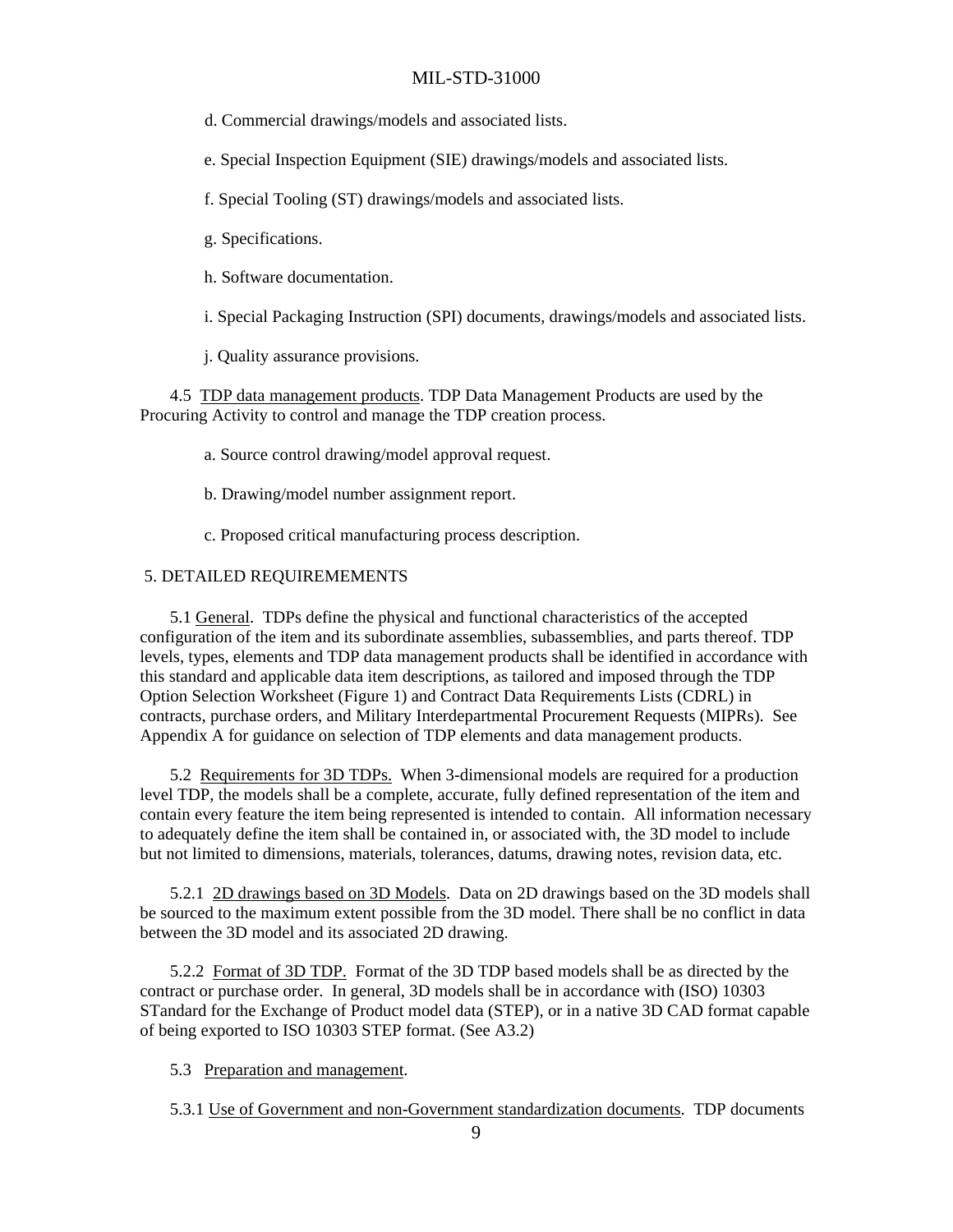shall not be prepared or submitted that contain requirements already defined by existing standardization documents, if these standardization documents are available in the Acquisition Streamlining and Standardization Information System (ASSIST) (http://assist.daps.dla.mil) or from the independent societies governing the documents. Reference these documents instead. When the requirements in such standardization documents do not completely fulfill the requirements of an item, the standardization document shall be referenced, and the TDP element shall describe the variations necessary to fulfill the requirements.

 5.3.1.1 Use of international and foreign standardization documents. International Standardization Organization / International Electrotechnical Commission (ISO/IEC) standardization documents adopted by the American National Standards Institute (ANSI) for use in the United States may be used to define requirements on TDP documents. Other national standardization documents of foreign countries shall not be used without the approval of the Procuring Activity. The use of international and foreign standardization documents in multinational programs subject to a memorandum of understanding between governments shall be governed by the terms of that agreement.

 5.3.2 Reference documents. Documents referenced in a TDP element shall be furnished as part of that element, with the exception of those specified in 5.3.2.1. The following types of documents shall not be referenced in a TDP element: technical manuals, procedural manuals, maintenance manuals, company drafting manuals, management plans, uncontrolled documents or unreleased documents. However, when information essential to meeting the content of a TDP element (such as default surface texture values) is contained within such prohibited documents, that information shall be extracted from the reference document and included in the TDP.

 5.3.2.1 ASSIST and non-Government standardization documents. Referenced documents available in ASSIST and non-Government standardization documents available from the issuing non-Government standards body, such as the American Society of Mechanical Engineers (ASME), do not need to be submitted as part of a TDP element.

 5.3.3 Existing data. Use existing data when possible, provided it meets the following requirements:

a. The rights-in-data are consistent with the contract stipulations;

b. It is furnished at a cost equal to or less than creating new data;

 c. It is identified by a CAGE Code, document number, title, and applicable contract number(s).

 d. Any nonstandard symbols, drawing or documentation practices used are explained in the document or in a referenced document.

 e. It contains a revision scheme which is compatible with the TDP element of which it will be submitted or can be modified to a compatible revision scheme.

 5.3.3.1 Company standards. When the use of company standards is permitted by the contract or purchase order, company standards shall meet the requirements of 5.3.3 for existing data plus the following:

a. If the company standard defines a vendor item, the standard shall provide the same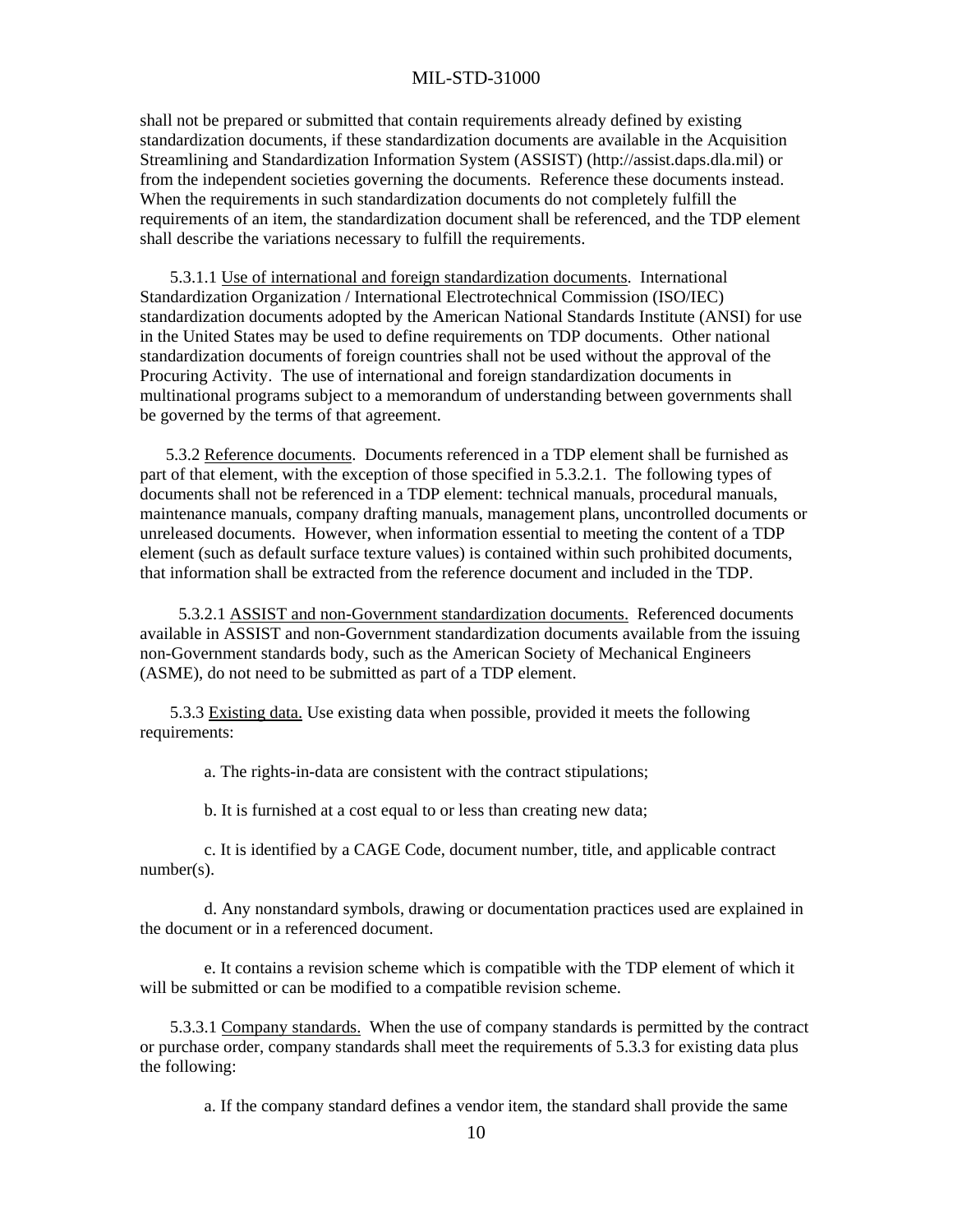information as a vendor item control drawing (or specification control drawing) for the identification and procurement of an interchangeable item, and

 b. All documents referenced in the standard shall also be supplied as required by 5.3.1 and 5.3.2, and shall meet the same requirements as a company standard.

 5.3.4 Language and clarity. Unless otherwise specified, TDP documents shall be in the English language. Requirements, including explanations of non-standard practices or symbols, shall be delineated clearly, concisely, and without ambiguity so that their correct interpretation is understandable by people knowledgeable in the subject matter presented.

 5.4 Protecting classified information. TDPs or parts thereof, containing classified information shall be protected and marked in accordance with the Department of Defense Industrial Security Manual for Safeguarding Classified Information, DOD Manual 5220.22-M. When 3D TDP data is used, the 3D models shall display classification marking clearly visible when the 3D model is first opened.

 5.5 Marking of technical data. TDPs or parts thereof, containing information subject to restrictions shall be protected in accordance with the appropriate guidance, contract, or agreement. Requirements for the restriction of access, availability, proprietary data, or use, of all TDP documents prepared by or for the DoD shall be marked by inclusion of the appropriate restriction statements. Examples of restriction statements include: the rights-in-data legends in accordance with DFARS Clauses 252.227-7013 and 7014; a distribution statement in accordance with DoD Directive 5230.24 and 5230.25; and export control notice. Care shall be exercised to match the appropriate distribution statement with the appropriate rights-in-data legend. When 3D TDP data is used, the 3D models shall display applicable restriction markings, legends, and statements clearly visible when the 3D model is opened or be provided in a location or manner which is clearly identifiable to the user.

 5.6 Contract numbers and contractor identification. When required by the contract, purchase order or applicable data item description, TDP documents shall identify the contractor and contract number under which the document is prepared or delivered, or both. This requirement does not alter current DFARS requirements for identifying contractors and prime contract numbers in rights-in-data legends. Furthermore, contractor identifications and contract numbers in rights-in-data legends do not satisfy the requirements of this paragraph.

 5.6.1 Application of contract numbers and contractor identification. When contract numbers and contract identifications are required on TDP documents, they shall meet the legibility and reproducibility requirements applicable to the document and be within the prescribed borders or margins of the document or be clearly identified within the electronic dataset or model.

 5.7 TDP levels, types and elements. TDPs shall consist of one or more of the following TDP levels, types and elements as specified in the contract or purchase order and TDP Option Selection Worksheet.

#### 5.7.1 TDP Levels.

 5.7.1.1 Conceptual level - A conceptual design TDP shall consist of those TDP elements necessary to define design concepts in graphic form, and include appropriate textual information required for analysis and evaluation of those concepts. The data will generally consist of simple sketches/models, artist renderings and/or basic textual data.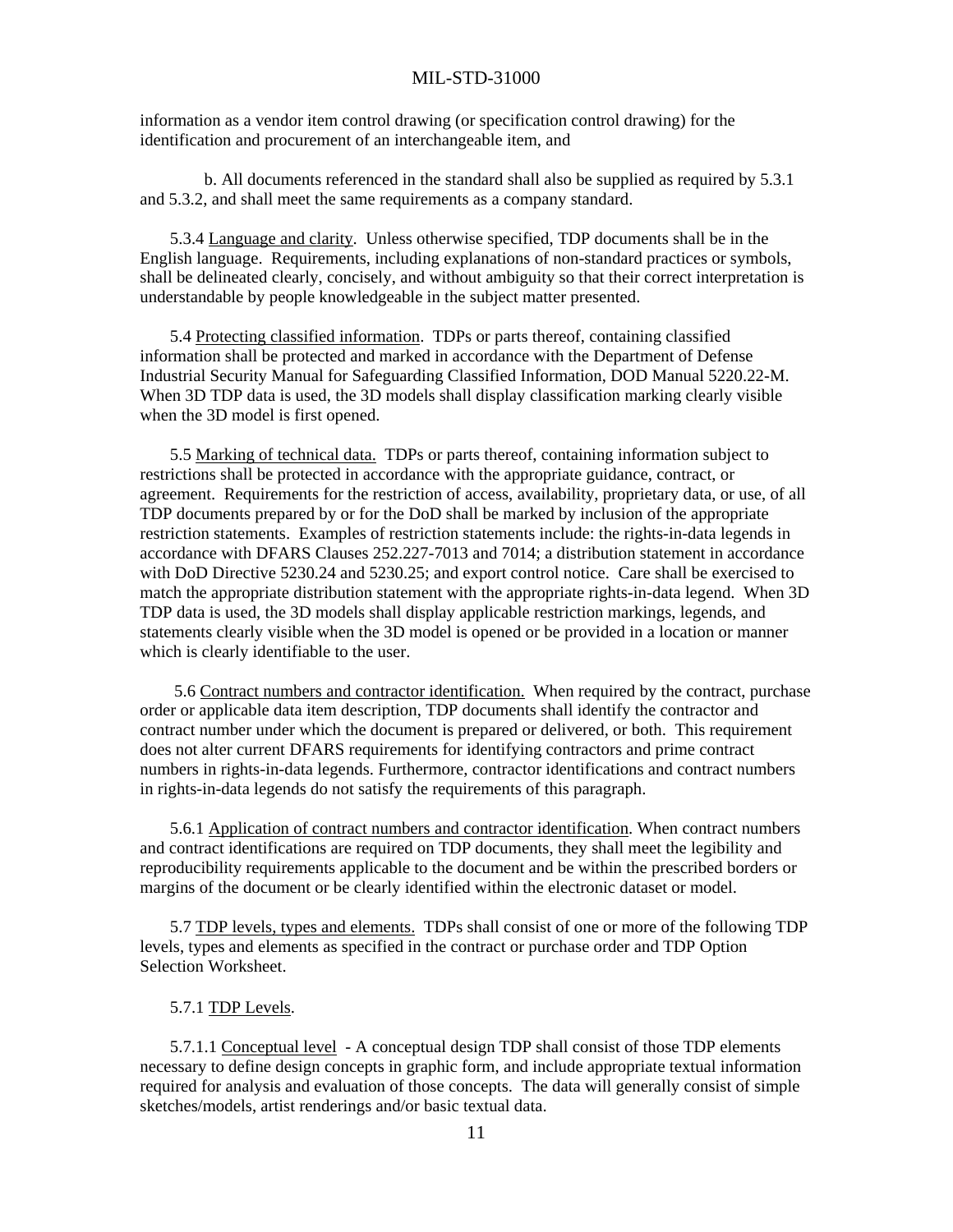5.7.1.2 Developmental level - A developmental prototype/limited production TDP shall consist of those TDP elements necessary to provide sufficient data to support the analysis of a specific design approach, the fabrication of prototype materiel for test or experimentation, and limited production by the original design organization or with assistance from the original design organization.

 5.7.1.3 Production level - A production level TDP shall consists of those TDP elements necessary to provide the design, engineering, manufacturing, inspection, packaging and quality assurance provisions information necessary to enable the procurement or manufacture of an item. The product shall be defined to the extent necessary for a competent manufacturer to produce an item, which duplicates the physical, interface, and functional characteristics of the original product, without additional design engineering effort or recourse to the current design activity. Production data shall reflect the approved, tested, and accepted configuration of the defined delivered item.

 5.7.2 TDP types. TDP Type describes the form and format of the data as imposed by the applicable data item descriptions, TDP Option Selection Worksheet (Figure 1) and Contract Data Requirements Lists (CDRL) in the contract, purchase orders, and Military Interdepartmental Procurement Requests (MIPRs).

 5.7.2.1 Type 2D: 2-Dimensional Technical Data Package (2D TDP) – A 2D TDP is based on 2 dimensional engineering line drawings. 2D engineering drawings can be manually generated, or generated in a digital form.

 5.7.2.2 Type 3D: 3-Dimensional Technical Data Package (3D TDP)- A 3D TDP is based on computer based 3–dimensional models that are capable of generating, when required, 2D engineering drawings. Type 3D TDPs shall consist of one of the following type subsets:

a. 3D models only

b. 3D models with associated 2D drawings

 5.7.3 TDP elements. TDP Elements describes the various component parts of the TDP and are defined as follows:

 5.7.3.1 Conceptual design drawings/models. Conceptual design data shall be prepared to define design concepts in graphic form, and include appropriate textual information required for analysis and evaluation of those concepts.

 5.7.3.2 Developmental design drawings/models and associated lists. Developmental design drawings/models and associated lists shall be prepared to provide sufficient data to support the analysis of a specific design approach and the fabrication of prototype material for test or experimentation. Data and lists required to present a design approach may vary from simple sketches to complex drawings, or may be a combination of both.

 5.7.3.3 Product drawings/models and associated lists. Product drawings/models and associated lists shall be prepared to provide the design, engineering, and manufacturing information necessary to enable the procurement or manufacture of an item essentially identical to the original item. The product shall be defined to the extent necessary for a competent manufacturer to produce an item, which duplicates the physical, interface, and functional characteristics of the original product, without additional design engineering effort or recourse to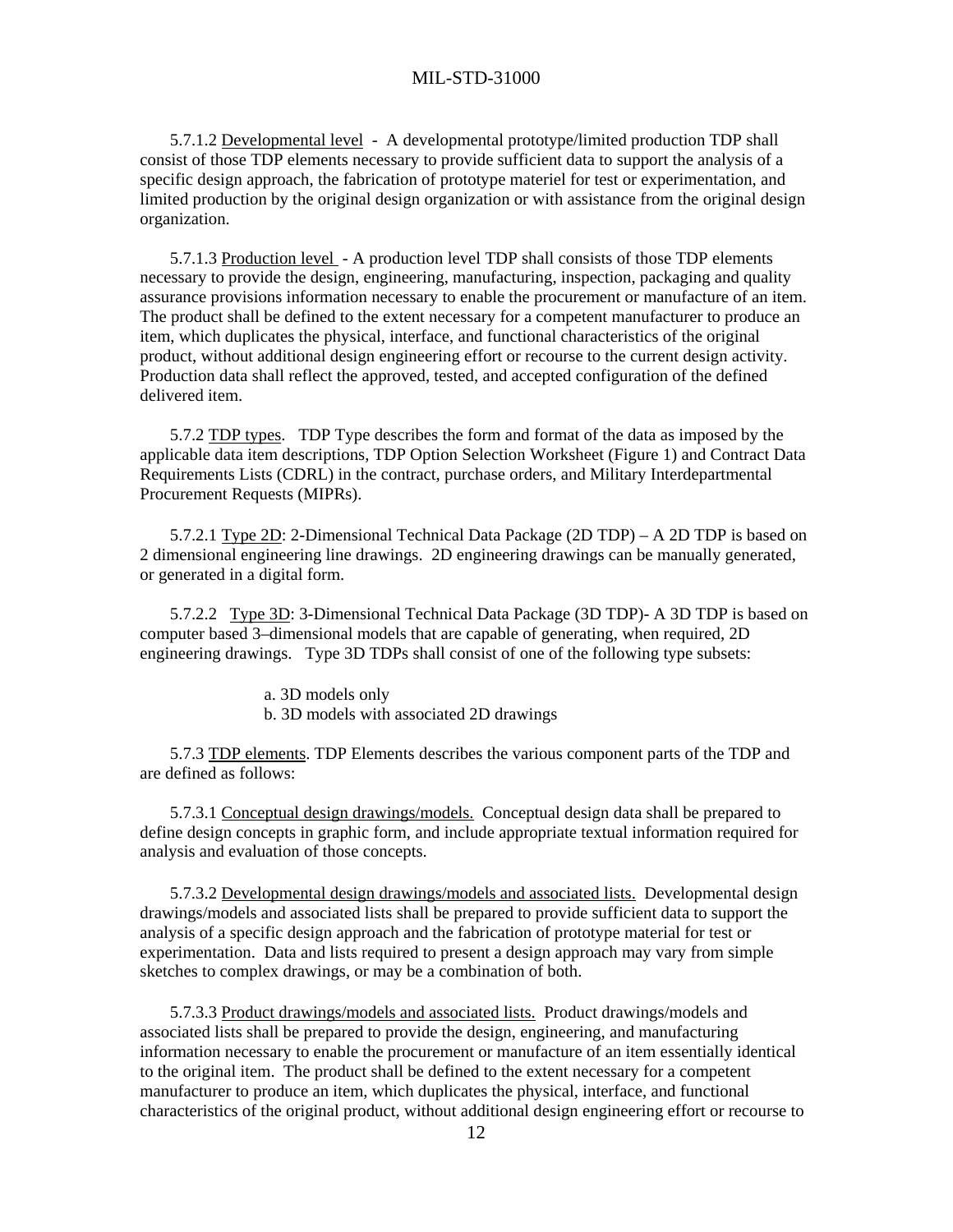the current design activity. Product data shall reflect the approved, tested and accepted configuration of the defined delivered item. This together with other TDP elements forms a Production Level TDP which will be used to support the product throughout its lifecycle.

 5.7.3.4 Commercial drawings/models and associated lists. Commercial drawings/models and associated lists provide engineering and technical information in support of end products, or designated portions thereof, which are commercially developed items, commercial off-the-shelf items (COTS), or items not developed at Government expense. These data and lists shall be in accordance with the commercial design documentation practices of the contractor or supplier of the item.

 5.7.3.4.1 Design disclosure. The degree of design disclosure on commercial drawings/models and associated lists, whether full design disclosure or limited design disclosure, shall be as stated in the contract or purchase order.

 5.7.3.4.2 Data rights. Rights in data for commercial drawings/models and associated list shall be as stated in the contract or purchase order.

 5.7.3.5 Special Inspection Equipment (SIE) drawings/models and associated lists. SIE drawings/models and associated lists shall be prepared to provide the data required to manufacture or assemble SIE, which is mandatory to successfully produce the item. The SIE shall be defined in detail to the extent necessary for a competent manufacturer to manufacture or assemble SIE, which duplicates the performance characteristics of the original SIE. SIE is also known as special test equipment.

 5.7.3.6 Special Tooling (ST) drawings/models and associated lists. Special tooling drawings/models and associated lists shall be prepared to provide the data required to manufacture special tooling which is mandatory to successfully produce the item. The special tooling shall be defined in detail to the extent necessary for a competent manufacturer to produce tooling which duplicates the performance characteristics of the original tooling.

 5.7.3.7 Specifications. Specifications shall be prepared as performance specifications or detail specifications as required in the contract or purchase order.

 5.7.3.7.1 Defense specifications. Defense specifications shall be prepared in accordance with MIL-STD-961 as coordinated, limited or interim specifications.

 5.7.3.7.2 Program-unique specifications. Program-unique specifications shall be prepared in accordance with MIL-STD-961 as item, material, process, software, item or system specifications.

 5.7.3.7.3 Commercial Item Descriptions (CIDs). CIDs shall be prepared in accordance with the Federal Standardization Manual to describe, by functional, performance, or essential physical requirements, available commercial products or services.

 5.7.3.8 Software documentation. Documentation for software imbedded in the hardware defined in the TDP or special inspection equipment related to the hardware shall be prepared in accordance with ISO/IEC 12207.

 5.7.3.9 Special Packaging Instructions (SPI) drawings/models and associated lists. Packaging requirements and data shall be as specified in the contract or order. Special packaging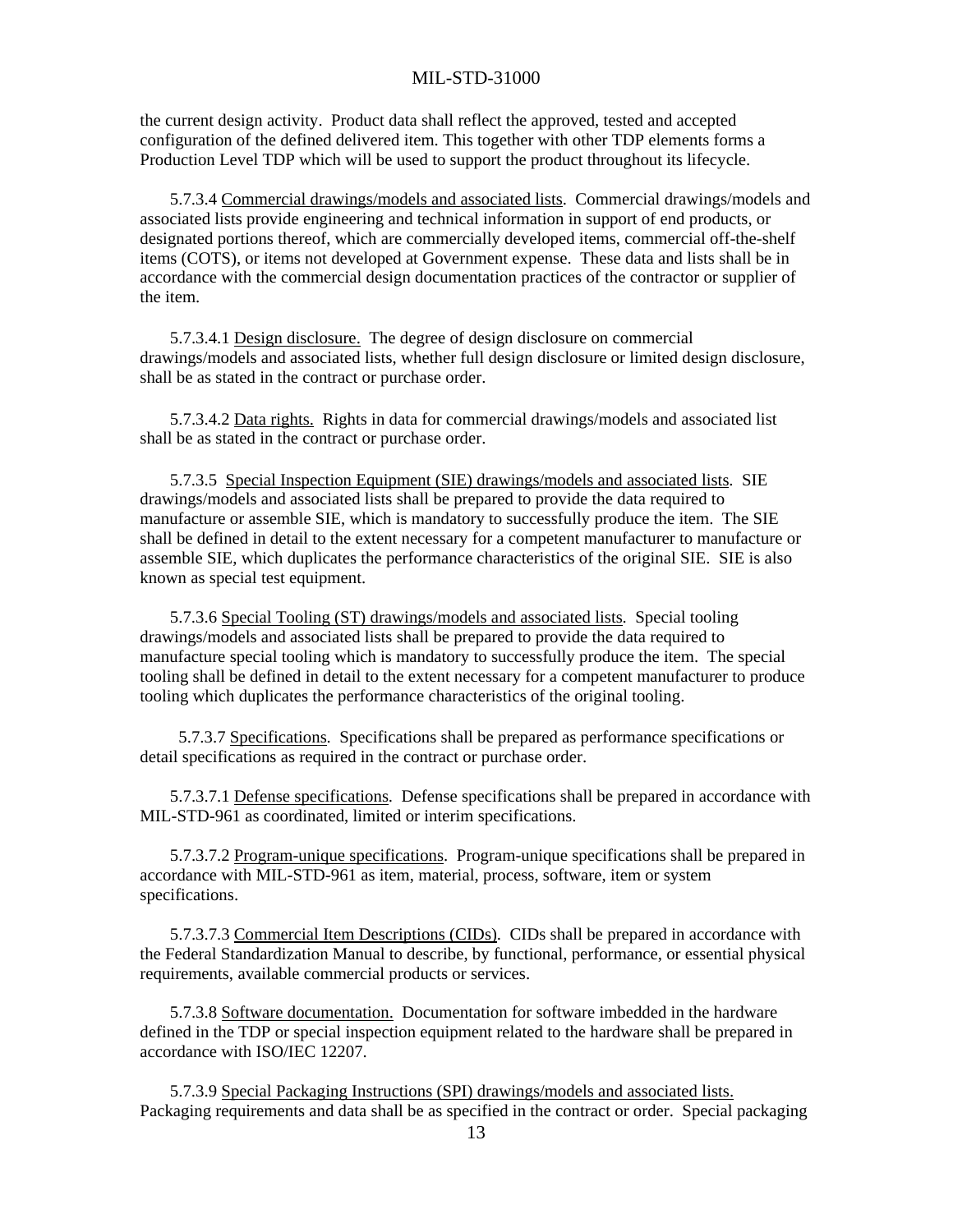instructions, drawings/models and associated lists shall be prepared to provide the data required to manufacture special packaging which is mandatory to successfully protect, store and transport the item. The special packaging shall be defined in detail to the extent necessary for a competent manufacturer to produce packaging which duplicates the performance characteristics of the original packaging.

 5.7.3.10 Quality Assurance Provisions (QAP). Quality assurance provisions shall be prepared to identify any special test, inspections, measurements or certifications required to ensure the item being defined meets is intended performance. Form and format of the quality assurance provision shall be as required in the contract or purchase order.

 5.8 TDP data management products. When specified in the contract or purchase order, the following data management products related to the management and control of TDPs shall be prepared.

 5.8.1 Source Control Drawing (SOCD) approval request. Source control drawing approval request shall be prepared and submitted to the Procuring Activity specified in the contract or purchase order as having approval authority. Each potential source control item shall be approved by the Procuring Activity prior to inclusion of the source control drawing in the TDP.

 5.8.2 Drawing number assignment report. A drawing number assignment report shall be prepared to identify and describe the use of Government drawing numbers by the contractor.

 5.8.3 Proposed critical manufacturing process description. Proposed critical manufacturing process descriptions shall be prepared to describe manufacturing processes, which are critical to meeting the design requirements of the item. The process shall be approved as critical by the Procuring Activity cited in the contract or purchase order as having approval authority before it is designated as mandatory in TDP documents.

 5.9 Legibility and reproducibility. All documents prepared or submitted shall meet the legibility and reproducibility requirements of the specification or standard controlling the media in which the data is to be delivered. As a minimum, all lines, symbols, letters, and numerals shall be readable.

 5.10 CAGE codes. When CAGE Codes are to be applied to documents used in TDPs and TDP elements, only valid codes identified in the Federal Cataloging Handbook H4/H8 shall be used.

 5.10.1 Type CAGE codes. Type "A" or "E" codes shall be used to identify design activities and vendors' part or identifying numbers and sources of supply except when industry marketing customs dictate otherwise. When the design activity or vendor of a specific item customarily licenses a distributor to perform the final steps of manufacture exclusively, the Type F code for the distributor may be used (DOD 4100.39, Vol 10 Table 90).

 5.11 Metric documents. When the contract or purchase order specifies the use of the metric system (SI), TDP documents shall be identified as metric documents and conform to FED-STD-376.

 5.12 Digital approval systems. TDP elements subject to approval may use signature or approval indicators. Approval indicators may be applied by a Digital Approval System. Digital Approval Systems shall satisfy the contracting activity requirements for uniqueness, verifiability, and sole control.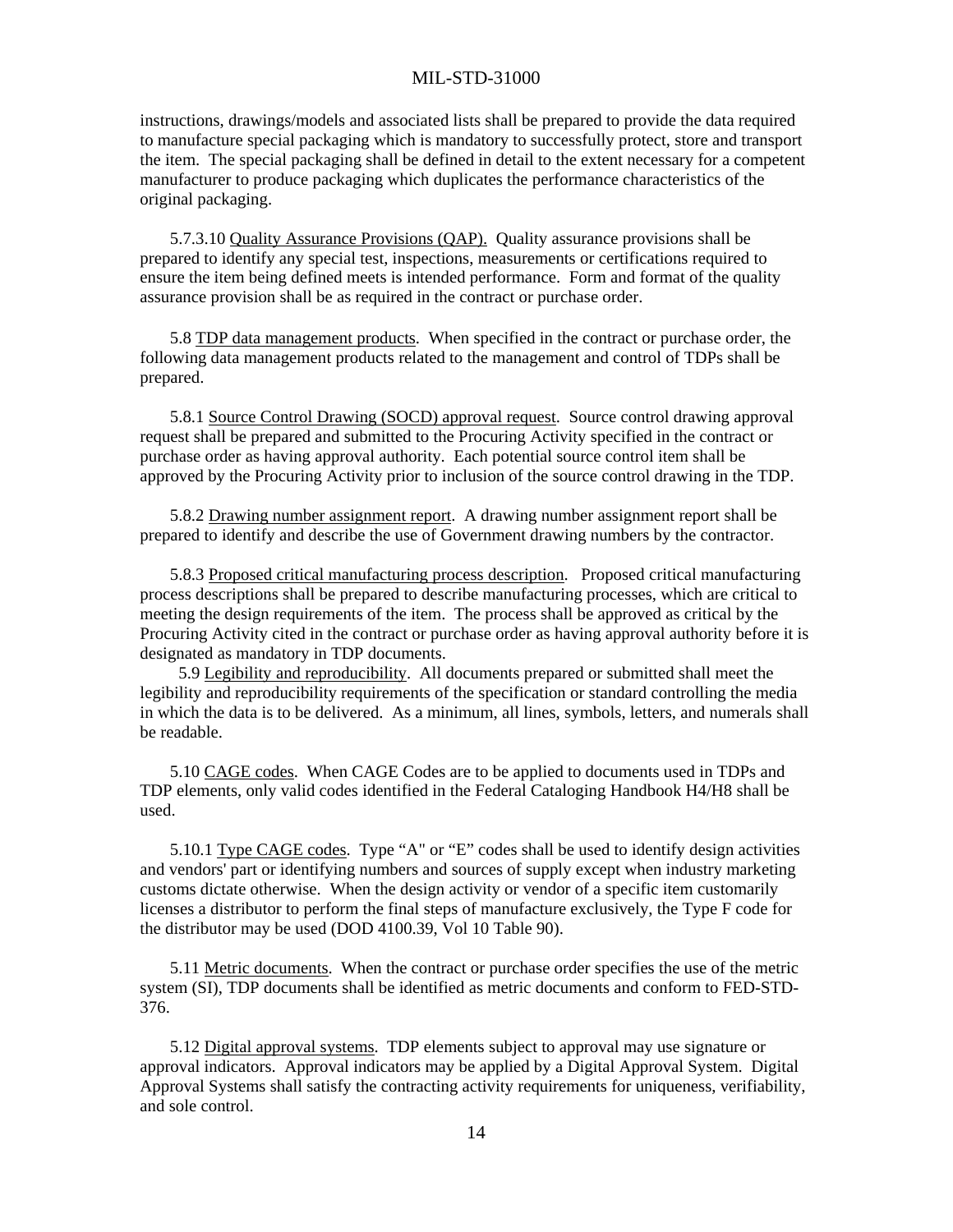5.13 Limited design disclosure models: When a type 3D TDP is required and a subcomponent to the end item does not require complete design disclosure, (such as a commercial item, purchased item, etc.), a 3D model of the subcomponent shall be provided. The subcomponent's 3D model need not be fully defined, but shall be sufficient to provide adequate visualization, interface characteristics, accurate weight and center of gravity information as required (i.e. cosmetic model) (see para 3.1.20).

 5.14 Inspection of TDP. TDP documents and TDP data management products and the components thereof, including documents prepared by subcontractors, shall be inspected for the following:

 a. Inclusion of all documents, including sub-tier references, required to meet the information content requirements of the TDP element except those identified in 5.3.2.1.

 b. Accuracy of the assignment and identification of security markings, restriction statements (for example distribution statements, export control notices, rights-in-data legends, and other special markings.)

 c. Completeness and accuracy of the TDP documents in describing the design of the item, its subassemblies, and component parts. The design to be described by the TDP documents is that configuration of the item the Procuring Activity has approved, tested, or accepted.

 d. Electronic submittals shall open in the appropriate software without regeneration errors.

 e. The use of National Aerospace Standard NAS 3500 "Technical Data Package: Composition, Communication, and Application" may be used to facilitate the acceptance and inspection of the TDP if required in the contract or purchase order.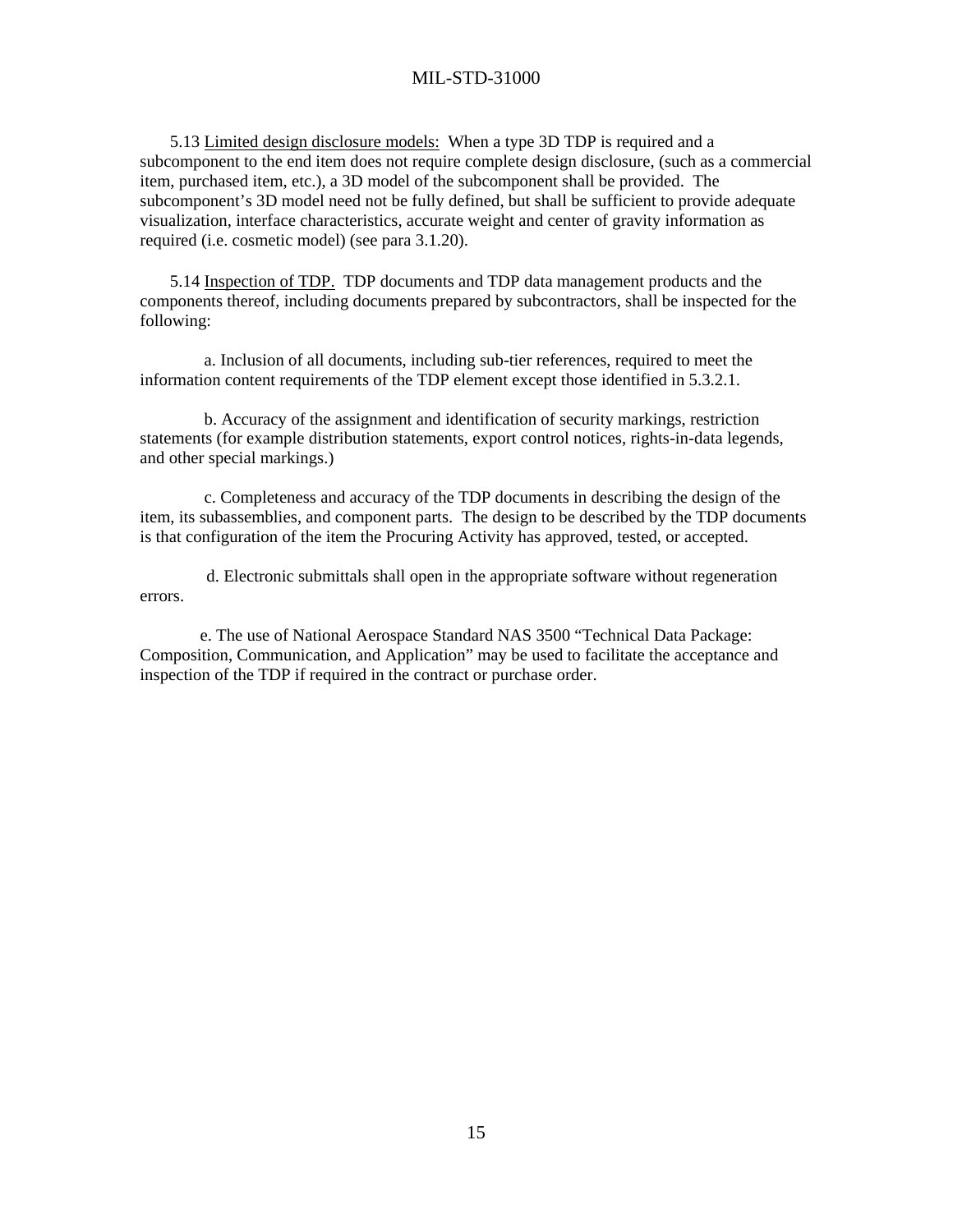| TDP OPTION SELECTION WORKSHEET<br>SYSTEM:<br>DATE PREPARED:                                                                            |                                                                                          |                                                                                                     |                                           |              |                                                                                        |                   |  |
|----------------------------------------------------------------------------------------------------------------------------------------|------------------------------------------------------------------------------------------|-----------------------------------------------------------------------------------------------------|-------------------------------------------|--------------|----------------------------------------------------------------------------------------|-------------------|--|
| A. CONTRACT NO.                                                                                                                        |                                                                                          | B. EXHIBIT/ATTACHMENT NO.                                                                           |                                           | C. CLIN      |                                                                                        | D. CDRL DATA      |  |
|                                                                                                                                        |                                                                                          |                                                                                                     |                                           |              |                                                                                        | ITEM NO(s).       |  |
| 1. TDP Level (X and complete as applicable .)                                                                                          |                                                                                          |                                                                                                     |                                           |              |                                                                                        |                   |  |
| A. <b>N</b> CONCEPTUAL LEVEL                                                                                                           |                                                                                          | <b>B. REMARKS:</b>                                                                                  |                                           |              |                                                                                        |                   |  |
| $\Box$ DEVELOPMENTAL LEVEL                                                                                                             |                                                                                          |                                                                                                     |                                           |              |                                                                                        |                   |  |
| $\Box$ PRODUCTION LEVEL                                                                                                                |                                                                                          |                                                                                                     |                                           |              |                                                                                        |                   |  |
| 2. TYPE AND FORMAT (X all that apply and complete as applicable.)                                                                      |                                                                                          |                                                                                                     |                                           |              |                                                                                        |                   |  |
| Α.                                                                                                                                     |                                                                                          | В.                                                                                                  |                                           |              |                                                                                        |                   |  |
| $\Box$ TYPE 2D: 2D DRAWINGS                                                                                                            |                                                                                          | □ NATIVE CAD (SPECIFY TYPE) _<br>□ ISO 10303 STEP FORMAT (Specify STEP PROTOCOL AP203, AP 214 etc.) |                                           |              |                                                                                        |                   |  |
| $\Box$ TYPE 3D: 3D MODELS ONLY                                                                                                         |                                                                                          | □ ISO 32000 PORTABLE DOCUMENT FORMAT                                                                |                                           |              |                                                                                        |                   |  |
| $\Box$ TYPE 3D: 3D MODELS WITH                                                                                                         |                                                                                          | OTHER ELECTRONIC FORMAT (SPECIFY TYPE)                                                              |                                           |              |                                                                                        |                   |  |
| ASSOCIATED 2D DRAWINGS                                                                                                                 |                                                                                          | $\Box$ HARDCOPY $\_\_\_\$                                                                           |                                           |              |                                                                                        |                   |  |
|                                                                                                                                        |                                                                                          |                                                                                                     |                                           |              |                                                                                        |                   |  |
|                                                                                                                                        |                                                                                          | <b>REMARKS:</b>                                                                                     |                                           |              |                                                                                        |                   |  |
| 3. CAGE Code AND DOCUMENT                                                                                                              |                                                                                          | A. T CONTRACTOR CAGE AND DOCUMENT NUMBERS                                                           |                                           |              |                                                                                        | D. To Be Assigned |  |
| <b>NUMBERS</b>                                                                                                                         |                                                                                          | □ GOVERNMENT CAGE (COMPLETE 3B & 3C OR 3D)                                                          |                                           |              |                                                                                        | By:               |  |
| <b>B. USE CAGE CODE:</b>                                                                                                               |                                                                                          | C. USE DOCUMENT NUMBERS:                                                                            |                                           |              |                                                                                        |                   |  |
| 4. DRAWING FORMATS (X one and complete as applicable)                                                                                  |                                                                                          |                                                                                                     |                                           |              |                                                                                        |                   |  |
| CONTRACTOR FORMAT.                                                                                                                     |                                                                                          |                                                                                                     |                                           |              |                                                                                        |                   |  |
| □ GOVERNMENT FORMAT.                                                                                                                   |                                                                                          |                                                                                                     |                                           |              |                                                                                        |                   |  |
| <b>REMARKS:</b>                                                                                                                        |                                                                                          |                                                                                                     |                                           |              |                                                                                        |                   |  |
|                                                                                                                                        |                                                                                          |                                                                                                     |                                           |              |                                                                                        |                   |  |
| 5. TDP ELEMENTS REQUIRED (X all that apply)                                                                                            |                                                                                          |                                                                                                     |                                           |              |                                                                                        |                   |  |
| □ ELEMENTS REQUIRED TO BE DETERMINED BY CONTRACTOR - OR THE FOLLOWING ARE REQUIRED:                                                    |                                                                                          |                                                                                                     |                                           |              |                                                                                        |                   |  |
| $\Box$ CONCEPTUAL DRAWINGS/MODELS AND ASSOCIATED LISTS                                                                                 |                                                                                          |                                                                                                     |                                           |              |                                                                                        |                   |  |
| □ DEVELOPMENTAL DESIGN DRAWINGS/MODELS AND ASSOCIATED LISTS                                                                            |                                                                                          |                                                                                                     |                                           |              |                                                                                        |                   |  |
| $\Box$ PRODUCT DRAWINGS/MODELS AND ASSOCIATED LISTS                                                                                    |                                                                                          |                                                                                                     |                                           |              |                                                                                        |                   |  |
| $\Box$ COMMERCIAL DRAWINGS/MODELS AND ASSOCIATED LISTS                                                                                 |                                                                                          |                                                                                                     |                                           |              |                                                                                        |                   |  |
| □ QUALITY ASSURANCE PROVISIONS                                                                                                         |                                                                                          |                                                                                                     |                                           |              |                                                                                        |                   |  |
| □ SPECIAL INSPECTION EQUIPMENT (SIE) DRAWINGS/MODELS AND ASSOCIATED LISTS<br>SPECIAL TOOLING (ST) DRAWINGS/MODELS AND ASSOCIATED LISTS |                                                                                          |                                                                                                     |                                           |              |                                                                                        |                   |  |
| $\Box$ SPECIFICATIONS                                                                                                                  |                                                                                          |                                                                                                     |                                           |              |                                                                                        |                   |  |
| $\Box$ SOFTWARE DOCUMENTATION                                                                                                          |                                                                                          |                                                                                                     |                                           |              |                                                                                        |                   |  |
|                                                                                                                                        |                                                                                          | SPECIAL PACKAGING INSTRUCTIONS (SPI) DRAWINGS/MODELS AND ASSOCIATED LISTS                           |                                           |              |                                                                                        |                   |  |
| 6. ASSOCIATED LIST (X and complete as applicable)                                                                                      |                                                                                          |                                                                                                     |                                           |              |                                                                                        |                   |  |
| A. PARTS LIST (X ONE)                                                                                                                  |                                                                                          | $\Box$ (1) INTEGRAL<br>$\Box$ (1) NOT REQUIRED                                                      |                                           | (2) SEPARATE |                                                                                        |                   |  |
| B. DATA LISTS (X ONE)<br>_] C. INDEX LISTS (X ONE)                                                                                     |                                                                                          | J (1) NOT REQUIRED                                                                                  |                                           |              | (2) REQUIRED (SPECIFY LEVELS OF ASSEMBLY)                                              |                   |  |
| D. WIRING LISTS (X ONE)                                                                                                                |                                                                                          | (1) NOT REQUIRED                                                                                    |                                           |              | (2) REQUIRED (SPECIFY LEVELS OF ASSEMBLY)<br>(2) REQUIRED (SPECIFY LEVELS OF ASSEMBLY) |                   |  |
| E. INDENTURED DATA LISTS (X ONE)                                                                                                       |                                                                                          | (1) NOT REQUIRED                                                                                    | (2) REQUIRED (SPECIFY LEVELS OF ASSEMBLY) |              |                                                                                        |                   |  |
| F. APPLICATION LISTS (X ONE)                                                                                                           |                                                                                          | (1) NOT REQUIRED                                                                                    |                                           |              | (2) REQUIRED (SPECIFY LEVELS OF ASSEMBLY)                                              |                   |  |
|                                                                                                                                        |                                                                                          |                                                                                                     |                                           |              |                                                                                        |                   |  |
| 7. APPLICABILITY OF STANDARDS. The following Standards apply: (X as applicable)                                                        |                                                                                          |                                                                                                     |                                           |              |                                                                                        |                   |  |
|                                                                                                                                        | ASME Y14.24 TYPES AND APPLICATIONS OF<br>$\Box$ ASME Y14.100<br>$\Box$ OTHER STANDARDS   |                                                                                                     |                                           |              |                                                                                        |                   |  |
| <b>ENGINEERING DRAWING</b><br><b>PRACTICES</b>                                                                                         |                                                                                          | <b>ENGINEERING DRAWINGS</b>                                                                         |                                           |              | APPLY AS                                                                               |                   |  |
| WITH APPENDICES:                                                                                                                       | ASME Y14.34 ASSOCIATED LIST<br>DESCRIBED:<br>ASME Y14.35M REVISION OF ENGINEERING        |                                                                                                     |                                           |              |                                                                                        |                   |  |
| $\Box$ B $\Box$ C $\Box$ D $\Box$ E                                                                                                    |                                                                                          | DRAWINGS AND ASSOCIATED LIST                                                                        |                                           |              |                                                                                        |                   |  |
| $\Box$ ASME Y14.41 DIGITAL PRODUCT DEFINITION DATA<br><b>COMPANY STANDARDS</b>                                                         |                                                                                          |                                                                                                     |                                           |              |                                                                                        |                   |  |
|                                                                                                                                        | <b>PRACTICES</b><br>PERMITTED □YES □NO<br>$\Box$ ASME Y14.5 DIMENSIONING AND TOLERANCING |                                                                                                     |                                           |              |                                                                                        |                   |  |
|                                                                                                                                        |                                                                                          |                                                                                                     |                                           |              |                                                                                        |                   |  |
| 8. OTHER TAILORING (Attach additional sheets as necessary)                                                                             |                                                                                          |                                                                                                     |                                           |              |                                                                                        |                   |  |
|                                                                                                                                        |                                                                                          |                                                                                                     |                                           |              |                                                                                        |                   |  |
|                                                                                                                                        |                                                                                          |                                                                                                     |                                           |              |                                                                                        |                   |  |
|                                                                                                                                        |                                                                                          |                                                                                                     |                                           |              |                                                                                        |                   |  |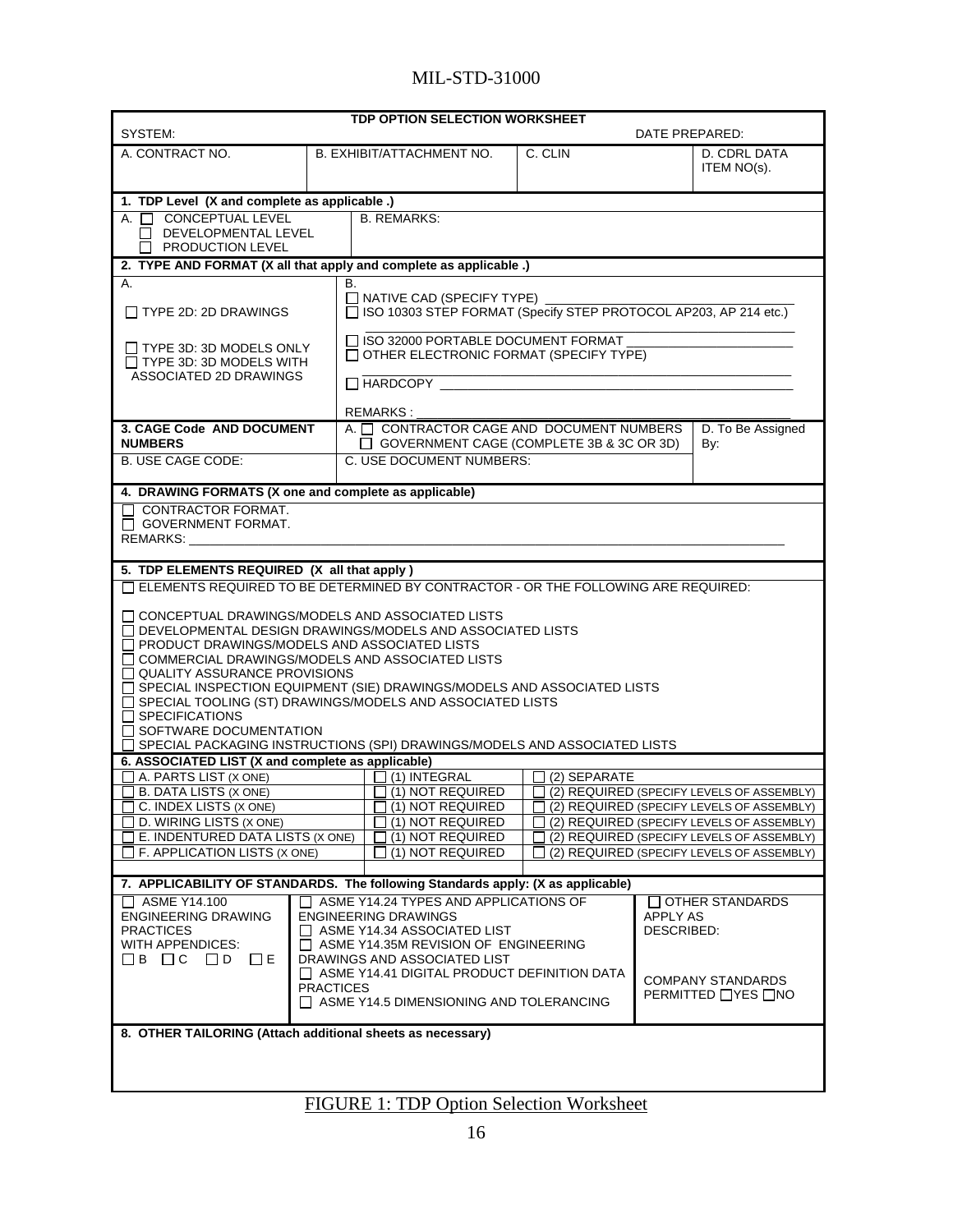#### 6. NOTES

(This section contains information of a general or explanatory nature, which may be helpful, but is not mandatory.)

 6.1 Intended use. TDP elements procurable under this standard are intended for use in a wide variety of functions in the life cycle of materiel developed for the Department of Defense. Some examples of these functions are design evaluation, design development, provisioning, procurement (competitive and non-competitive), manufacture, transportation, installation, maintenance, modification, and engineering and logistics support. TDP data management products are intended for use by the Procuring Activity in ensuring that TDP elements acquired under this standard conform to contractual requirements.

6.2 Acquisition requirements. Acquisition documents should specify the following:

a. Title, number, and date of this standard.

b. If required, the specific issue of individual documents referenced. (See 2.0)

c. The TDP level, type and elements to be supplied. (See 4.2, 4.3 and 4.4)

 d. The TDP data management products to be supplied. (See 4.5 and Appendix A)

e. Whether or not company standards are permitted. (See 5.3.3.1)

 f. A completed TDP Option Selection Worksheet. The TDP Option Selection Worksheet is used to specify options and tailoring for models, drawings and specifications being acquired as TDP elements.

 g. Whether or not subcontractor identifications and subcontract numbers are required in accordance with 5.6; and if so, the location and method of application.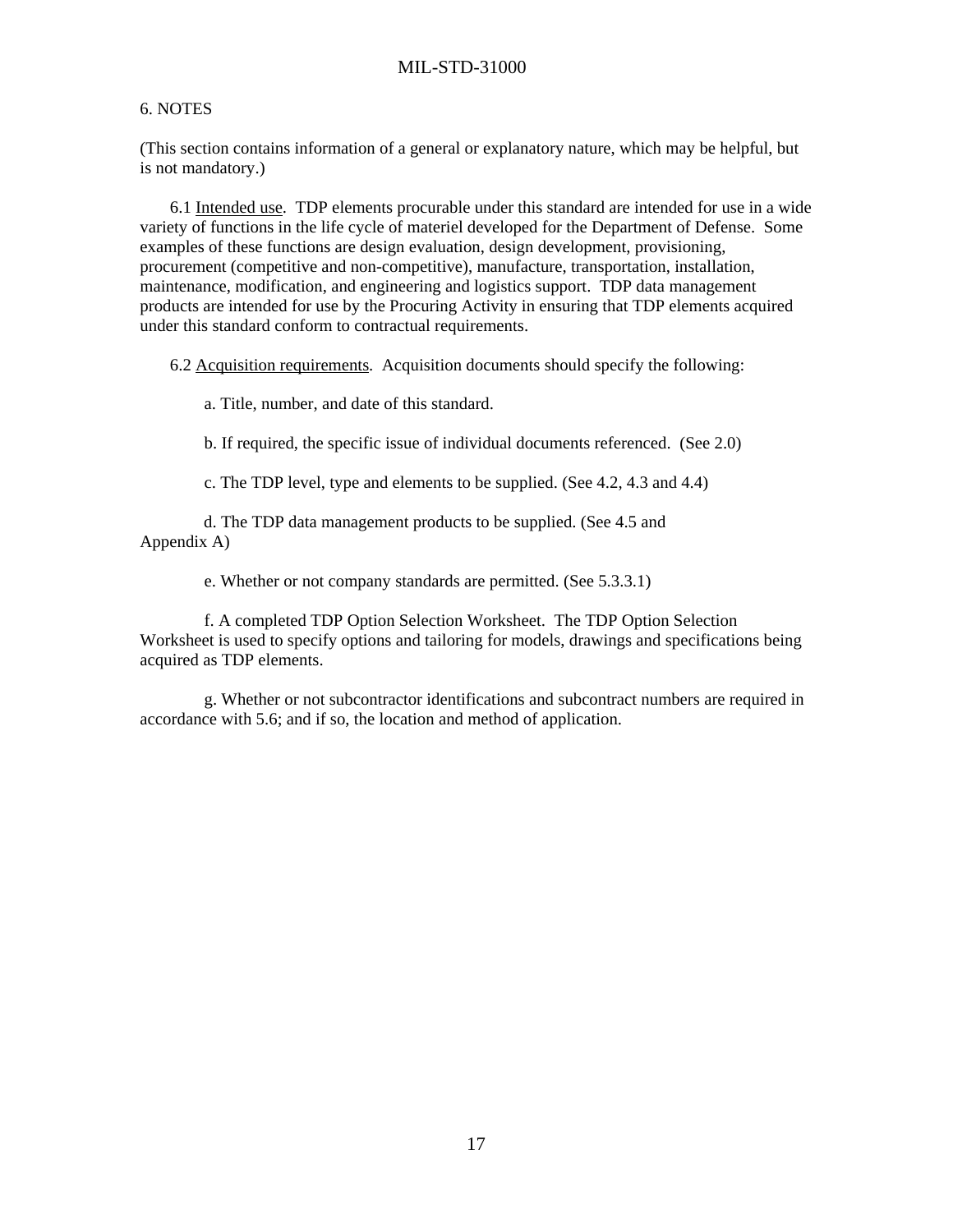6.3 Data requirements. This standard has been assigned an Acquisition Management Systems Control number authorizing it as the source document for the following DIDs. When it is necessary to obtain the data, the applicable DIDs should be listed on the Contract Data Requirements List (DD Form 1423).

| Reference | <b>DID</b> Number | DID Title                                      | Suggested  |
|-----------|-------------------|------------------------------------------------|------------|
| Paragraph |                   |                                                | Tailoring  |
| 5.7.3.1   | DI-SESS-81001D    | Conceptual Design Drawings/Models              | Appendix A |
| 5.7.3.2   | DI-SESS-81002E    | Developmental Design Drawings/Models and       | Appendix A |
|           |                   | <b>Associated Lists</b>                        |            |
| 5.7.3.3   | DI-SESS-81000D    | Product Drawings/Models and Associated Lists   | Appendix A |
| 5.7.3.4   | DI-SESS-81003D    | Commercial Drawings/Models and Associated      | Appendix A |
|           |                   | Lists                                          |            |
| 5.7.3.5   | DI-SESS-81004D    | Special Inspection Equipment Drawings/Models   | Appendix A |
|           |                   | and Associated Lists                           |            |
| 5.7.3.6   | DI-SESS-81008D    | Special Tooling Drawings/Models and Associated | Appendix A |
|           |                   | Lists                                          |            |
| 5.8.1     | DI-SESS-81010D    | <b>Source Control Drawing Approval Request</b> | Appendix A |
| 5.8.2     | DI-SESS-81011D    | Drawing Number Assignment Report               | Appendix A |
| 5.8.3     | DI-SESS-81012D    | <b>Proposed Critical Manufacturing Process</b> | Appendix A |
|           |                   | Description                                    |            |

The above DID's were current as of the date of this standard. The ASSIST database should be researched at http://assist.daps.dla.mil/quicksearch/ or http//:assist.daps.dla.mil to ensure that only current and approved DID's are cited on DD Form 1423.

 6.3.1 DIDs for specifications. Applicable DIDs and tailoring instructions for acquiring performance, detailed, and program-unique specifications are specified in MIL-STD-961.

 6.3.2 DIDs for software documentation. Applicable "Information items" (a commercial equivalent to a DID) for acquiring software documentation (also known as software lifecycle data) are specified in ISO/IEC 12207.

 6.3.3 DIDs for packaging data. Applicable DIDs and tailoring instructions for acquiring packaging data are specified in MIL-STD-2073-1.

 6.4 Supersession history. MIL-T-31000, dated 15 December 1989 replaced DOD-D-1000B dated 28 October 1977; MIL-T-47500(MI) dated 24 March 1989; MIL-T-47500/1(MI) dated 24 March 1989; MIL-T-47500/2(MI) dated 24 March 1989; MIL-T-47500/3(MI) dated 24 March 1989; MIL-T-47500/4(MI) dated 24 March 1989; MIL-T-47500/5(MI) dated 24 March 1989; and MIL-T-47500/6(MI) dated 24 March 1989.

 6.5 Basic engineering drawing practices. Basic engineering drawing practices for commercial applications are invoked though reference to ASME Y14.100. For other than strictly commercial applications (for example DOD design activities) reference should be made to ASME Y14.100, with or without Appendices. ASME Y14.100 will require extensive tailoring to exclude unnecessary requirements. Such tailoring should carefully consider the contractual objectives and the logistic intent. A tailoring guide, Appendix A, is included in ASME Y14.100 to facilitate the tailoring process.

6.5.1 Interdependent standards. ASME Y14.100 is not a stand-alone document for the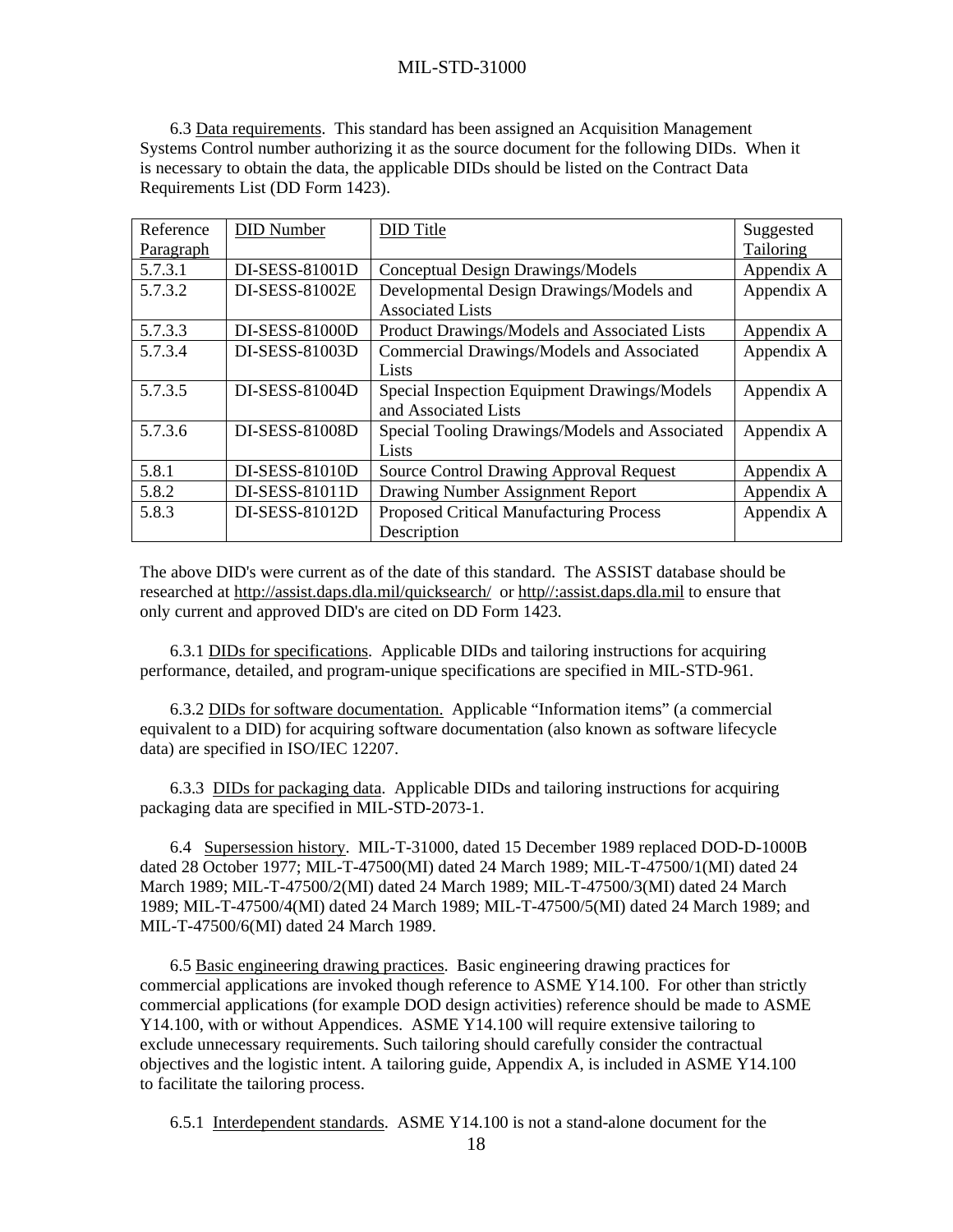purpose of addressing basic engineering drawing practices. For the purpose of addressing basic engineering drawing practices, ASME Y14.100, ASME Y14.24, ASME Y14.34, ASME Y14.35M and ASME Y14.41 should be regarded as a closely interdependent set of ASME standards.

 6.6 Digital product definition data. ISO 10303 provides content and format for the exchange of digital TDPs and 3-dimension product model data in a neutral file format. The Procuring Activity should specify the required STEP Application Protocol(s) (AP) and/or a specific native CAD format as a minimum in the TDP Option Selection Worksheet based on the intended uses.

 6.7 Commercial drawings. The acquisition of commercial drawings almost always involves rights in data and intellectual property issues. These issues should be clearly defined in the contract or purchase order in accordance with DFARS Parts 211 and 227. This standard and its related data item descriptions will not be used to circumvent the DFARS requirements.

 6.8 Special Inspection Equipment (SIE). To be considered mandatory to the manufacture of an item, the SIE should be the only known inspection equipment that can be used to test or inspect parameters that cannot be inspected effectively with commercially available equipment. (See 5.7.3.5)

 6.9 Contractors specifications. A contractor's specifications for items such as materials or processes are considered company standards. See 3.1.5 and 5.3.3.1.

 6.10 Changes from previous issue. Marginal notations are not used in this revision to identify changes with respect to the previous issue due to the extent of the changes.

#### 6. 11 Subject term (keyword) listing.

 Drawings and associated lists Drawing number assignment report Packaging Product model Proposed critical manufacturing process description SIE descriptive documentation Source control drawing approval request Special tooling drawings Specifications Test requirements document 2D TDP 3D TDP TDP elements TDP level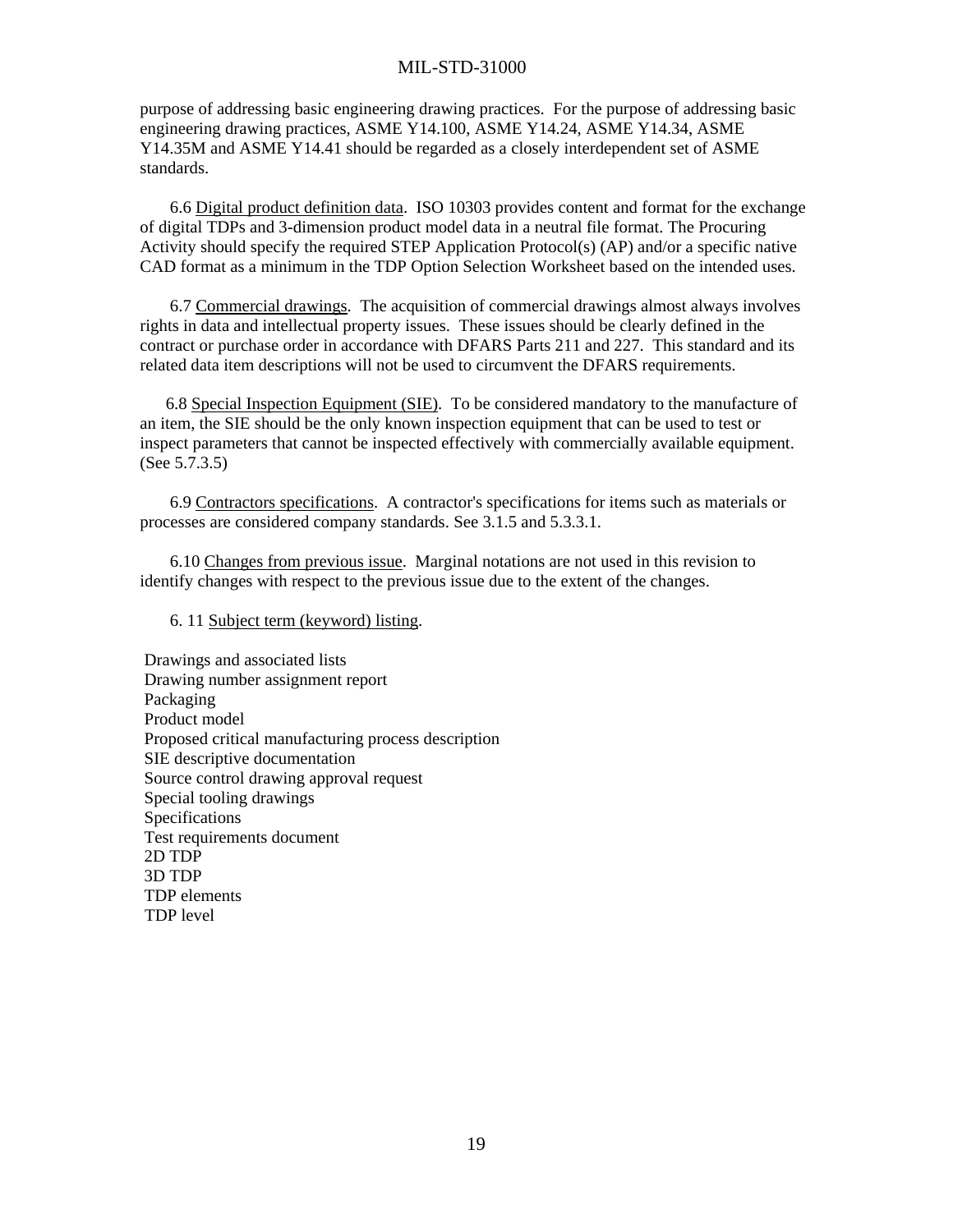#### APPENDIX A

#### SELECTION AND ORDERING GUIDANCE

#### A.1 SCOPE

 A.1.1 Scope. This Appendix provides guidance for Procuring Activity personnel on the acquisition of the various types of technical data and the completion of the TDP Option Selection Worksheet, Figure 1, of this standard. This appendix is not a mandatory part of this standard, however the TDP Option Selection worksheet is mandatory if it forms part of a contract or purchase order.

#### A.2 REQUIREMENTS

 A.2.1 General. Procuring Activities acquiring technical data are required to carefully review their respective needs for technical data and TDP data management products.

 A.2.1.1 Tailoring. Procuring Activities shall evaluate the cost of data items in relation to their value in the design, production, management, reprocurement, logistics support and use of the product. (The DD Form 1423, Block 18, Estimated Total Price, is the means to establish the cost of each data item.) In addition, activities acquiring data shall tailor the requirements for each data product to ensure that only the minimum essential data necessary to meet the need is acquired. Tailoring decisions will take into consideration the commercial or military nature of the materiel being procured and its developmental status. Procuring Activities shall carefully assess tailoring of data to ensure the necessary level of form, fit and function data is obtained.

 A.2.2. Selecting and ordering TDP levels . The determination as to the level of TDP shall be made based on the nature of the item being procured, the lifecycle phase of the product, and the level of data required by the Procuring Activity.

 A.2.3. Selecting and ordering TDP types . The determination as to the type of TDP (type 2D or type 3D) shall be made based on the nature of the item being procured. Three Dimensional (3D) based TDPs are preferred especially when the item is mechanical in nature.

 A.2.4 Selecting and ordering TDP elements. When ordering TDP elements below, require the generation of a TDP containing the required elements in the Statement of Work. Cite the appropriate DID and reference a TDP Option Selection Work Sheet in the CDRL. Complete a TDP Option Selection Work Sheet (including tailoring) and include it in the solicitation, contract or purchase order.

 A.2.4.1 Conceptual design drawings/models. Conceptual design drawings/models (DI-SESS-81001D) are used when there is a need to verify preliminary design and engineering and confirm that the technology is feasible and that the design concept has the potential to be useful in meeting a specific requirement. Conceptual design drawings/models should only be ordered under contracts containing concept exploration and research tasks.

 A.2.4.2 Developmental design drawings/models and associated lists. Developmental design drawing/models and associated lists (DI-SESS-81002D) are used to describe a specific design approach. They provide the information to produce materiel for test or experimentation, and for the analytical evaluation of the inherent ability of the design approach to attain the required performance. Developmental design data should only be ordered under contracts when a limited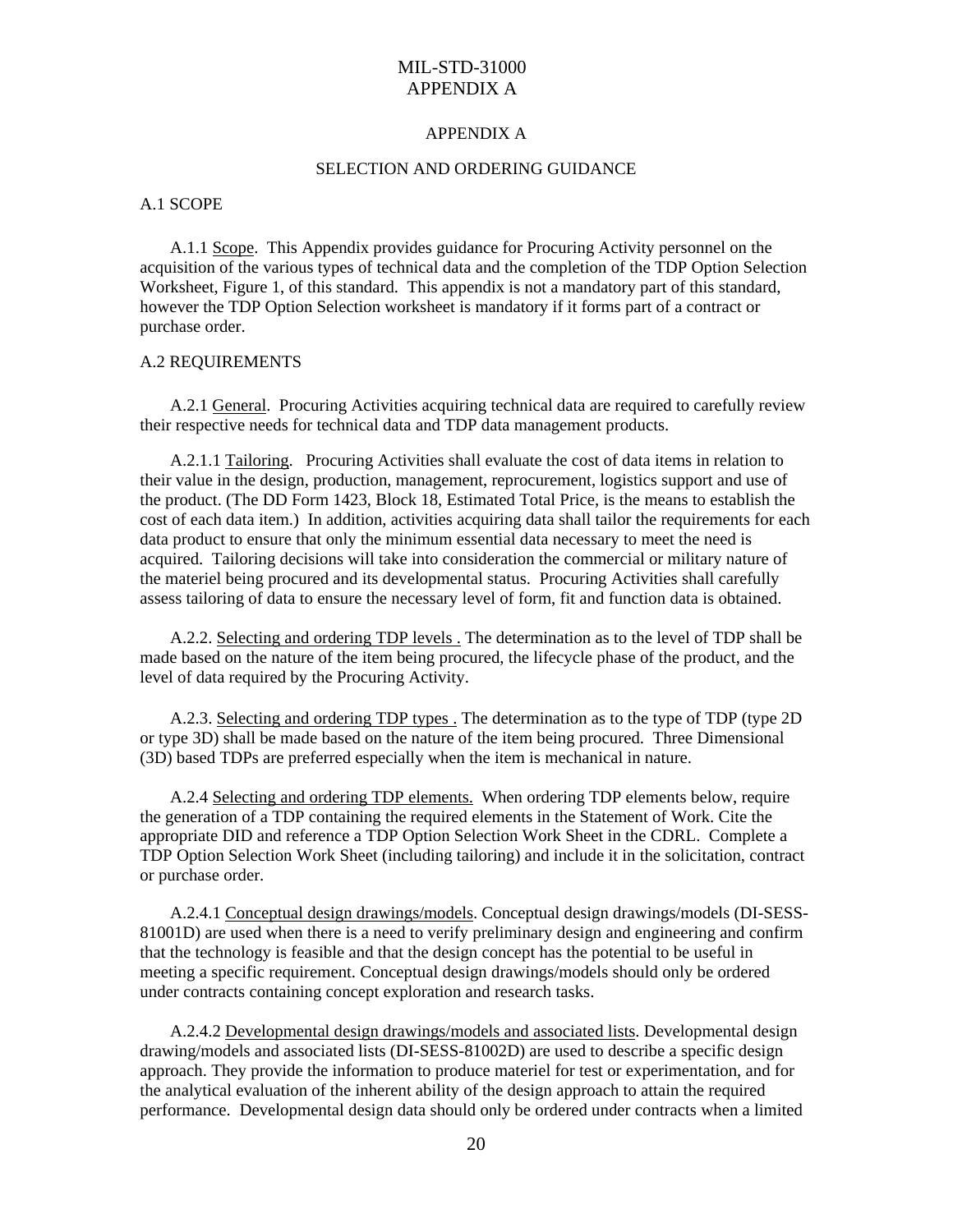set of data is sufficient for the intended purpose.

 A.2.4.3 Product drawings/models and associated lists. Product drawings/models and associated lists (DI-SESS-81000D) should be selected when there is a current or future need for the Government to procure or manufacture the equipment, components, or spares and repair parts from either the original manufacturer or an alternate source. Product drawings/models should be ordered only under contracts containing engineering and manufacturing development or production tasks and are part of a Production Level TDP. When product drawings/models are ordered for large, complex items such as major weapons systems, tailoring decisions should include consideration of ordering commercial drawings/models for selected commercial items used as subassemblies. It should also be noted that where there are fully justified DoD peculiar drawing practices requirements, such as the DoD system for Numbering, Coding and Identification, ASME Y14.100 and applicable appendices shall be invoked**.** The use of the appendices to ASME Y14.100 will usually be associated with product drawings indicating a DoD activity as design activity and an end item requiring Government logistics support.

 A.2.4.4 Commercial drawings/models and associated lists. Commercial drawings/models and associated lists (DI-SESS-81003D) are used to obtain existing information regarding commercial items acquired by the Government and used as end items or as selected subassemblies of Government developed items. They are not to be used for documenting vendor items in a production level TDP. Furthermore, the acquisition of technical data shall conform to the requirements of DFARS Part 211. Prior to contracting for commercial drawings/models, the Procuring Activity should review the drawings/models for their adequacy for the Government's intended uses for the drawings/models. Commercial drawings/models and associated lists should not be acquired as a substitute for product drawings/models and associated lists when the item is developed at Government expense. Commercial drawings/models will most often be ordered under contracts for engineering and manufacturing development or production (including commercial item acquisition).

 A.2.4.5 Special Inspection Equipment (SIE) drawings/models and associated lists. SIE drawings/models and associated lists (DI-SESS-81004D) are used for the limited production of SIE required to inspect and test a specific hardware system. SIE drawings/models are not adequate to procure and maintain logistic support of standard military inspection systems and test equipment, which are deployed throughout the maintenance and user communities. This data is intended for use in alternate manufacturing or inspection environments only. If SIE is required for the maintenance and logistics support of the item when deployed, the same types of drawings should be ordered for that SIE as is ordered for the item the SIE supports. SIE drawings/models should only be ordered under contracts containing tasks for engineering and manufacturing development or production.

 A.2.4.6 Special Tooling (ST) drawings/models and associated lists. Special tooling drawings/models (DI-SESS-81008D) are used to permit the Procuring Activity or an alternate source to duplicate the functional requirements of tooling that are mandatory for the manufacture of the item. These drawings/models are intended for limited production of tooling used in a manufacturing environment. ST drawings/models may not be adequate to procure and maintain logistic support of tooling which is deployed throughout the maintenance and user communities. If ST is required for the maintenance and logistics support of the item when deployed, the same types of drawings should be ordered for that ST as is ordered for the item the ST supports. ST drawings/models should be ordered only under contracts containing tasks for engineering and manufacturing development or production.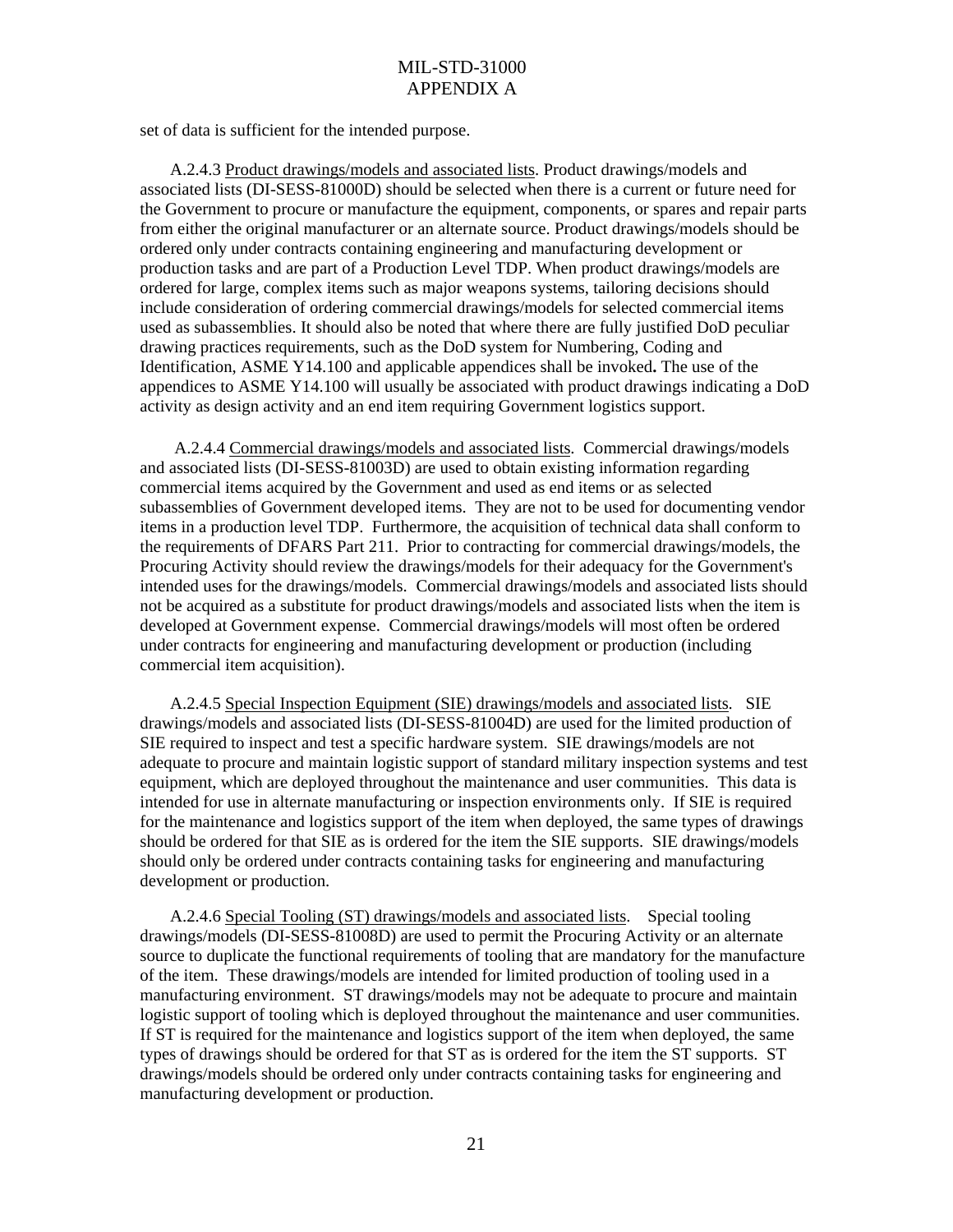#### A.2.4.7 Specifications.

 a. Selection. Refer to MIL-STD-961 for guidance in determining the types of specifications to be acquired, or the Federal Standardization Manual for guidance on composing Commercial Item Descriptions. For specifications related to software documentation see A.2.4.8.

 b. Ordering. Require the generation of a TDP containing specifications in the Statement of Work. Cite the appropriate DID as listed in MIL-STD-961 in the CDRL. Reference the completed TDP Option Selection Worksheets in the CDRL. Complete a TDP Option Selection Worksheet (including tailoring) and include it in the solicitation, contract or purchase order. Additional documentation associated with specifications shall be ordered as separate data items on the CDRL.

#### A.2.4.8 Software documentation.

 a. Selection. Software documentation is acquired to support software products imbedded in the end item, component systems thereof, or special inspection equipment cover by the TDP. Refer to ISO/IEC 12207 for information on selecting and tailoring software documentation for inclusion in TDPs.

 b. Ordering. Require the generation of software documentation in the TDP for each software product in the Statement of Work.

## A.2.4.9 Packaging data.

 a. Selection. Prior to ordering packaging data, an engineering task to develop packaging requirements shall be included in the contract or purchase order. For additional information on the use and selection of packaging data products refer to MIL-STD-2073-1.

 b. Ordering. Require the generation of a TDP containing packaging data in the Statement of Work. Cite the appropriate DID as listed in MIL-STD-2073-1 in the CDRL and enter the tailoring in Block 16 of the CDRL.

## A.2.4.10 Quality assurance provisions.

 a. Selection. Quality Assurance Provisions (QAPs) are acquired to permit the manufacturer, Government or an alternate source to test and inspect the item being defined to ensure acceptability. Quality assurance provisions should be ordered only under contracts containing tasks for engineering and manufacturing development or production. Product drawings/models containing characteristics which are classified as critical, major or minor in accordance with DOD-STD-2101 shall have QAPs.

 b. Ordering. Require the generation of a TDP containing QAPs in the Statement of Work. The form and format of the QAP shall be clearly delineated in the Statement of Work. Complete a TDP Option Selection Worksheet (including tailoring) and include it in the solicitation, contract or purchase order.

## A.2.5 TDP data management products and their uses.

## A.2.5.1 Source Control Drawing (SOCD) approval request.

 a. Selection. SOCD approval requests are used to ensure that only valid source qualification requirements are included in the TDP. Under Public Law, the Government will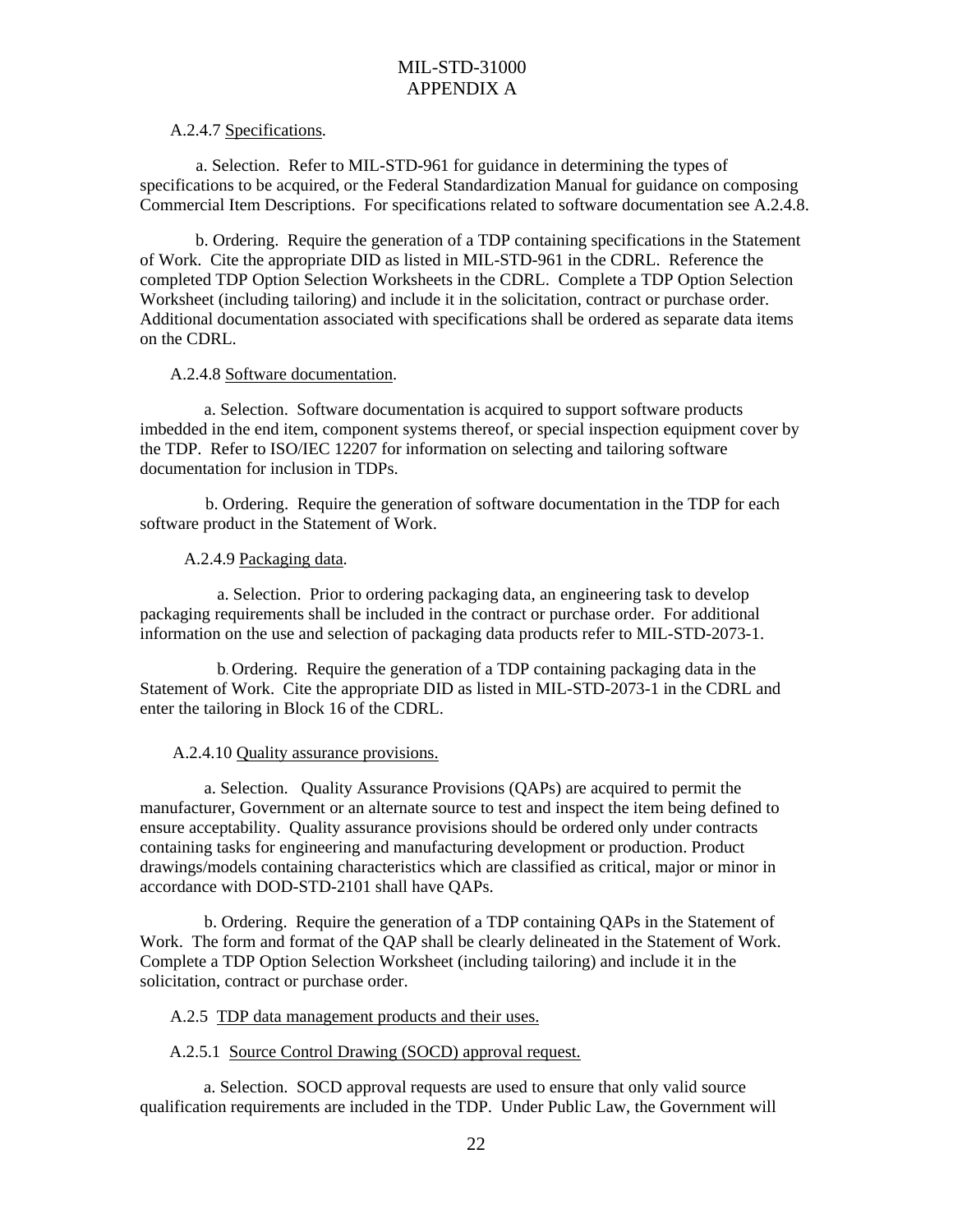actively seek multiple sources for any item for which source qualification is a requirement. This obligation applies to source control items as well as Qualified Products List (QPL) and Qualified Manufacturers List (QML) items. However, Government personnel should take into consideration the adverse impacts of such approval processes on contract costs and schedules, especially when such approval processes are extended throughout the subcontract chain.

 b. Ordering. Require the generation of source control drawing approval requests in the Statement of Work. Cite DI-SESS-81010D in the CDRL. Identify the Government activity having source control drawing approval authority and any tailoring in Block 16 of the CDRL.

#### A.2.5.2 Drawing number assignment report.

 a. Selection. A drawing number assignment report provides the information necessary to complete Government design activity records on the use of specific Government drawing numbers. This report should be acquired only when drawings and associated lists are to be identified with Government CAGE Codes and document numbers.

 b. Ordering. Require the generation of drawing number assignment reports in the Statement of Work. Cite DI-SESS-81011D in the CDRL and enter the tailoring in Block 16 of the CDRL.

#### A.2.5.3 Proposed critical manufacturing process description.

 a. Selection. The proposed critical manufacturing process description is used to provide the Procuring Activity with the opportunity to approve or disapprove the documentation of a manufacturing process as critical in the TDP. However, Procuring Activity personnel should take into consideration the adverse impacts of such approval processes on competitive procurement, contract costs and schedules, especially when such approval processes are extended throughout the subcontract chain.

 b. Ordering. Require the generation of proposed critical manufacturing process descriptions in the Statement of Work. Cite DI-SESS-81012D in the CDRL. Identify the Procuring Activity having critical manufacturing process approval authority and any tailoring in Block 16 of the CDRL.

## A.3 TDP OPTION SELECTION WORKSHEET GUIDANCE

 The TDP Option Selection Worksheet shall be used to identify selected options and tailoring requirements. Additional sheets may be attached to the form as necessary. The following paragraphs provide more detailed guidance on completing the TDP Option Selection Worksheet.

A.3.1. Headings.

 A.3.1.1 Contract No. Enter the number of the acquisition document shown in Block E, Contract/PR No., of the DD Form 1423.

 A.3.1.2 Exhibit No. Enter the number or letter, which appears in Block B, Exhibit, of the DD Form 1423.

 A.3.1.3 CLIN. Enter the contract line item number from Block A, Contract Line Item No., of the DD Form 1423.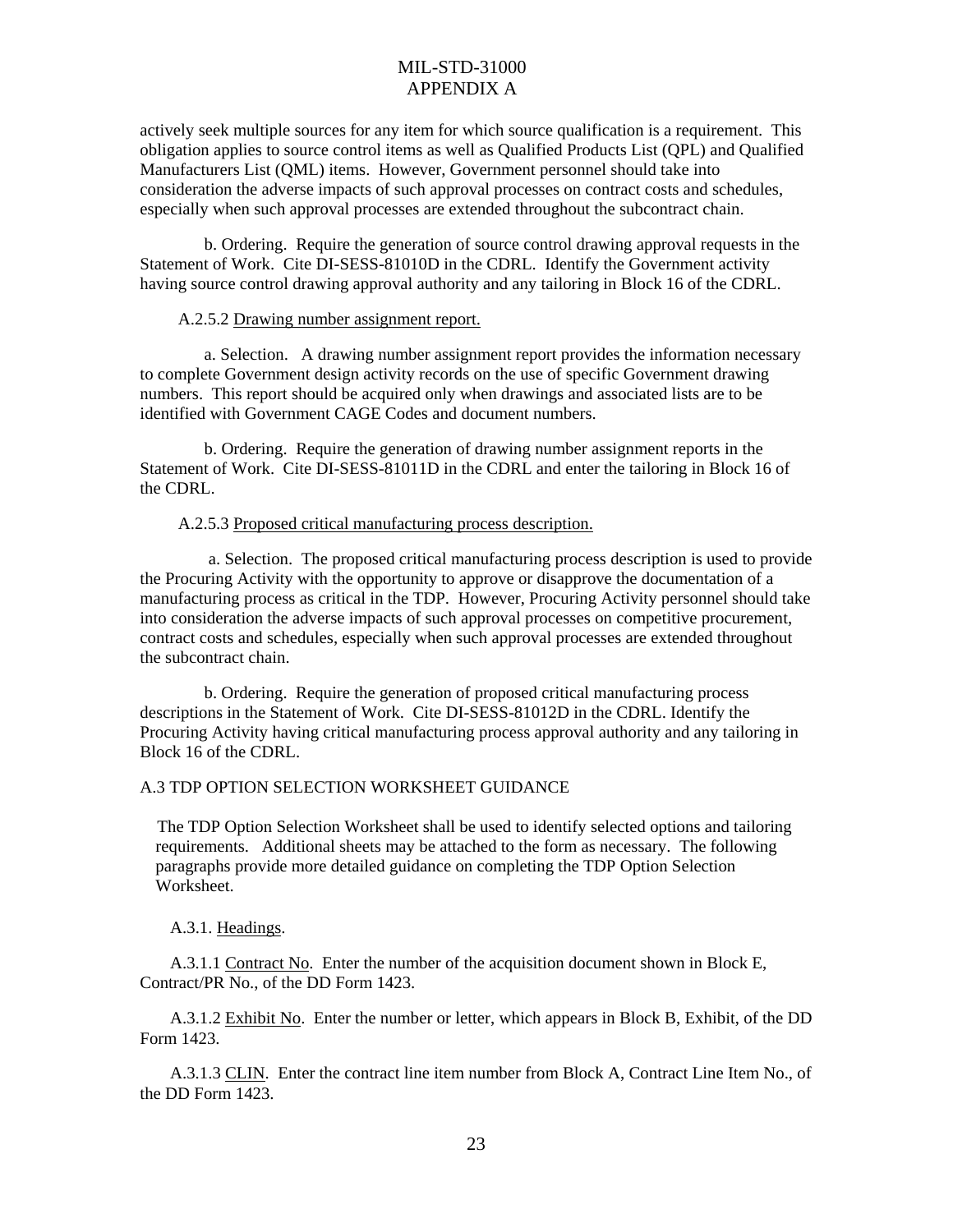A.3.1.4 CDRL data item No(s). Enter the data item number(s) from Block 1, Data Item No., of the DD Form 1423 entry for which the tailoring form is being prepared. If the form applies to more than one CDRL data item, enter all applicable data item numbers.

 A.3.2 Completing the TDP option selection worksheet. The following is required to complete the TDP Option Selection Worksheet.

A.3.2.1 Block 1. TDP level. Check the level of TDP required.

 A.3.2.2 Block 2. TDP type and format. The options in this block determine the TDP type and format. Determination on type and format should be made based on the governments need for a particular type and format of TDP. In general, during the production phase of the lifecycle, 3D models with associated 2D drawings or fully annotated 3D models are preferred. During the conceptual development and prototype phase, 3D models alone may be sufficient. The format (i.e. native CAD, STEP, or other electronic format) will be clearly stated in the SOW with an understanding of how lifecycle maintenance of the TDP will be performed.

 A.3.2.3 Block 3. CAGE code and document numbers. When contractor CAGE Code and document numbers are specified, the documents will be identified with the CAGE Code and document numbers of the contractor or subcontractor having design activity responsibility. Usually the Government will not be able to assume control of the drawing originals (masters), except through a subsequent data acquisition action. If the Government intends to take delivery of the drawing originals and to assume design activity responsibility at some time in the future, then the documents should be identified with a Government CAGE Code and Government document numbers. If the Procuring Activity has already determined the CAGE Code and Government document numbers to be used, the CAGE Code should be entered in the "USE CAGE CODE" block and the range of document numbers entered in the "USE DOCUMENT NUMBERS" block. If the Procuring Activity has not determined the Government CAGE Code and Government document numbers which are to be used, then the Government activity that will specify this information should be identified in the "TO BE ASSIGNED BY:" block.

 A.3.2.4 Block 4. Drawing formats and drawing forms. These options specify the drawing format to be used and assign responsibilities for providing the drafting material or media (drawing forms) on which the documents are to be generated.

 A.3.2.5 Block 5. TDP elements required. This option determines the elements of the TDP used to fulfill the design disclosure requirements of TDP element to be delivered.

 A.3.2.5.1 Elements required to be determined by the contractor. This choice permits the contractor to use its own judgment as to how to structure the drawing package to provide the required design disclosure for the TDP element. It does not diminish the contract requirements for design disclosure.

 A.3.2.5.2 Each element selected. This option gives the Procuring Activity the authority to direct the contractor as to which types of element to use by individual selection of each element. This may be further tailored for each component, subassembly or part.

 A.3.2.6 Block 6. Associated list. This block is used to define the Government's requirements for associated lists as defined in ASME Y14.34.

 A.3.2.6.1 Parts lists. Either "INTEGRAL" or "SEPARATE" should be selected. This option requires the contractor to use either an integral or separate parts list for the specific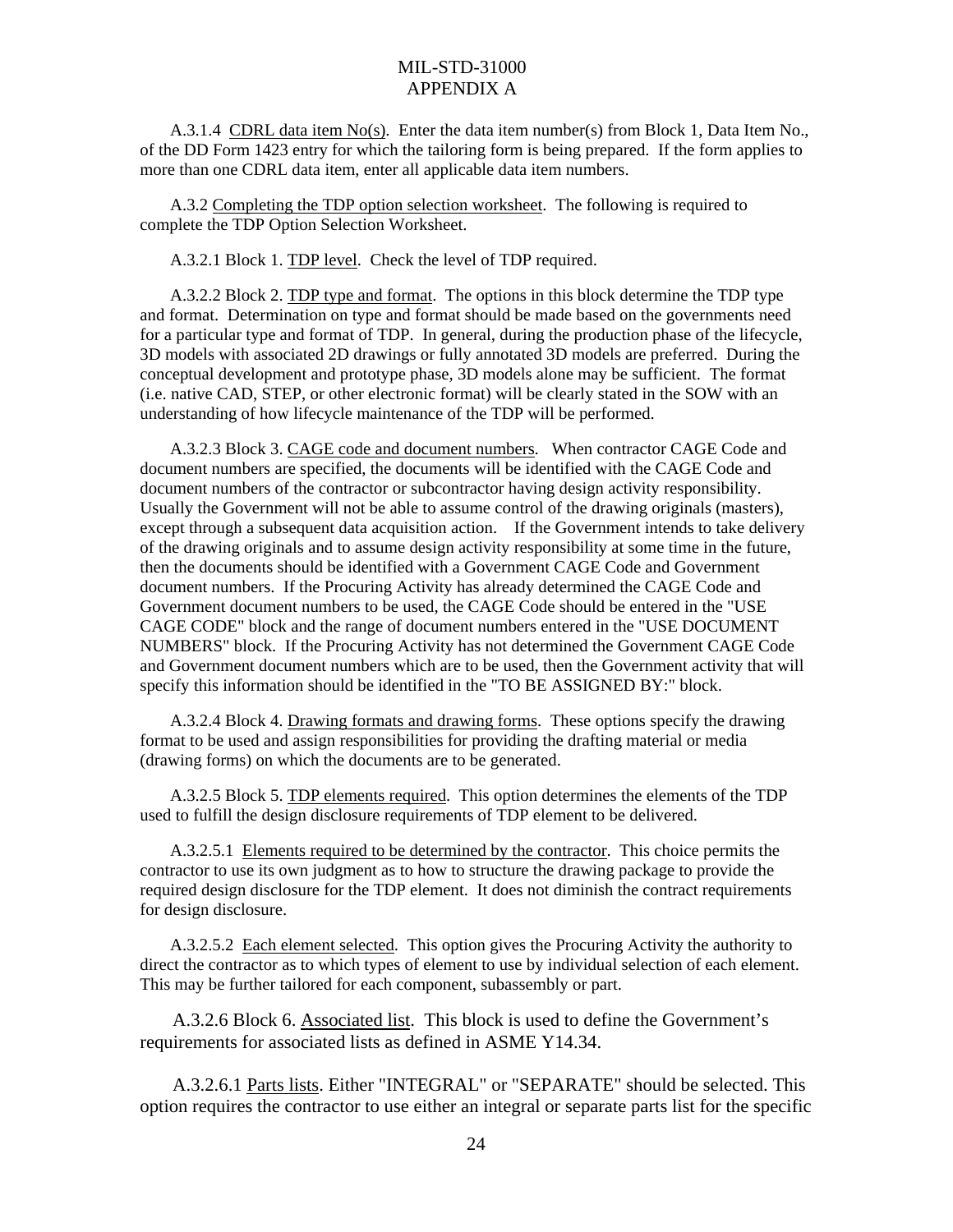item or part being documented.

 A.3.2.6.2 Data lists. Either "REQUIRED" or "NOT REQUIRED" shall be selected. Data lists aid in assembling larger sets of drawings. Therefore, data lists should be required on most acquisitions of complex items. When data lists are required, the contractor will be given guidance as to the levels of assembly at which they are required. For example, an electronic system composed of input and output sections made up of equipment racks containing replaceable drawers may require data lists at the drawer, rack, section and system (or end-item) level. Other terms for the required levels may be used.

 A.3.2.6.3 Index lists. Select either "REQUIRED" or "NOT REQUIRED." Index lists are not normally needed for small or moderate sized drawing packages of items that are not complex. However, they help in assembling the larger drawing packages required for major equipments, systems and subsystems. The assembly level at which index lists are required shall be specified.

 A.3.2.6.4 Wire lists. Select either "REQUIRED" or "NOT REQUIRED". A wire lists is prepared to provide information necessary for making wire connections. A wire list may be prepared for one or more related assemblies.

 A.3.2.6.5 Indentured data lists. Select either "REQUIRED" or "NOT REQUIRED". An indentured data list is prepared to show all the documents for a complete system or end item in a top down, generation tree order.

 A.3.2.6.6 Application lists. Select either "REQUIRED" or "NOT REQUIRED". Application lists are prepared when data such as "Next Assembly" and "Used On" are required in a separate list.

 A.3.2.7 Block 7. Applicability of drawing standards. This block is used to indicate the applicability of drawing standards.

 A.3.2.8 Block 8. Other tailoring. This block may be used to tailor any requirement of MIL-STD-31000, ASME Y14.100 with appropriate appendices, a DID, or any other document affecting the content, format, or media of the data product.